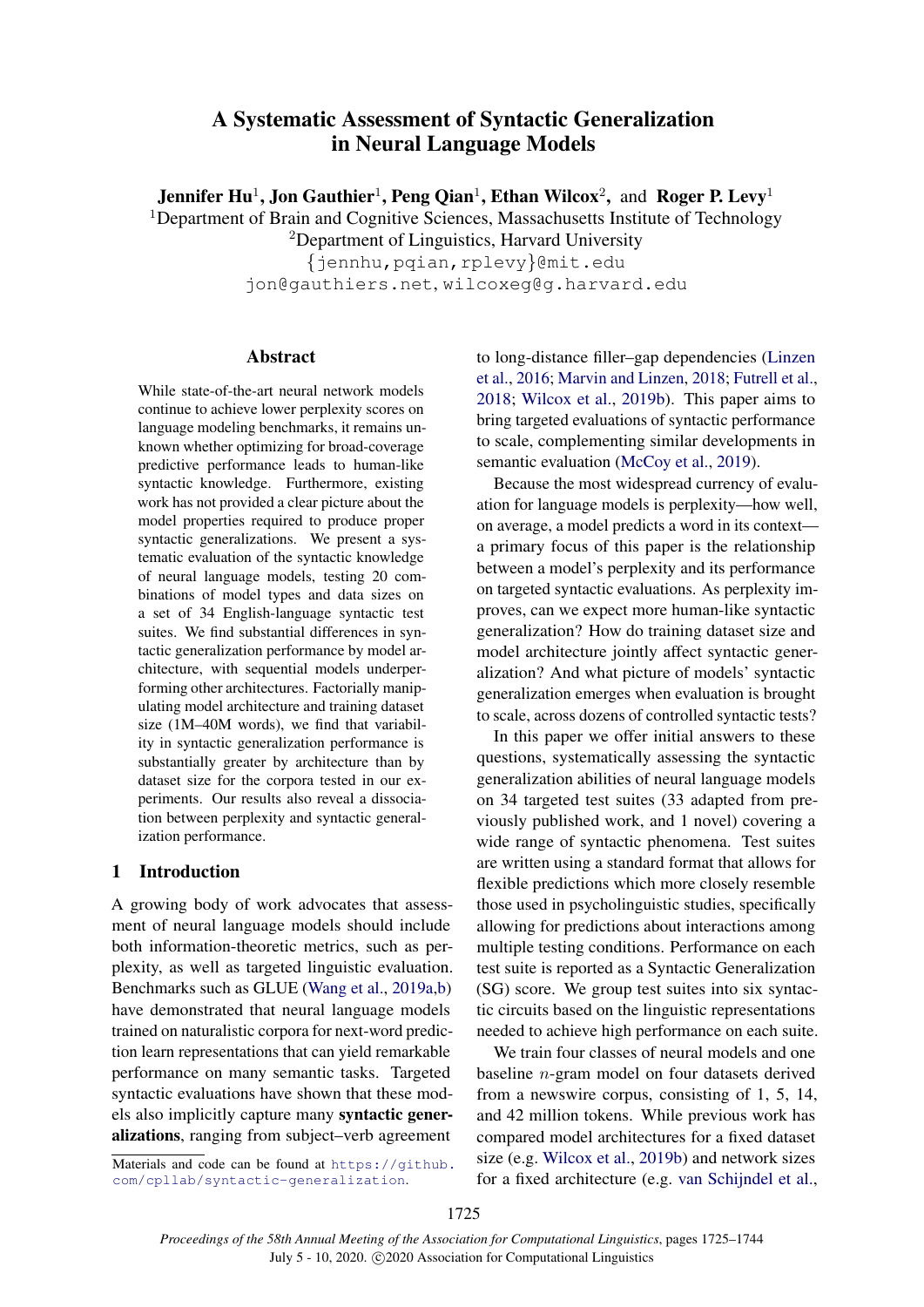[2019\)](#page-10-3), our controlled regime allows us to make an apples-to-apples comparison across model architectures on a range of sizes. In addition, we evaluate several off-the-shelf models which were trained on datasets ranging up to 2 billion tokens.

Our results address the three questions posed above: First, for the range of model architectures and dataset sizes tested, we find a substantial dissociation between perplexity and SG score. Second, we find a larger effect of model inductive bias than training data size on SG score, a result that accords with [van Schijndel et al.](#page-10-3) [\(2019\)](#page-10-3). Models afforded explicit structural supervision during training outperform other models: One structurally supervised model is able to achieve the same SG scores as a purely sequence-based model trained on ∼100 times the number of tokens. Furthermore, several Transformer models achieve the same SG score as a Transformer trained on ∼200 times the amount of data. Third, we find that architectures have different relative advantages across types of syntactic tests, suggesting that the tested syntactic phenomena tap into different underlying processing capacities in the models.

### 2 Background

#### 2.1 Perplexity

Standard language models are trained to predict the next token given a context of previous tokens. Language models are typically assessed by their *perplexity*, the inverse geometric mean of the joint probability of words  $w_1, \ldots, w_N$  in a held-out test corpus C:

$$
PPL(C) = p(w_1, w_2, \dots w_N)^{-\frac{1}{N}} \qquad (1)
$$

Models with improved perplexity have also been shown to better match various human behavioral measures, such as gaze duration during reading [\(Frank and Bod,](#page-9-1) [2011;](#page-9-1) [Fossum and Levy,](#page-9-2) [2012;](#page-9-2) [Goodkind and Bicknell,](#page-9-3) [2018;](#page-9-3) [Wilcox et al.,](#page-11-3) [2020\)](#page-11-3). However, a broad-coverage metric such as perplexity may not be ideal for assessing human-like syntactic knowledge for a variety of reasons. In principle, a sentence can appear with vanishingly low probability but still be grammatically wellformed, such as *Colorless green ideas sleep furiously* [\(Chomsky,](#page-9-4) [1957\)](#page-9-4). While perplexity remains an integral part of language model evaluation, fine-grained linguistic assessment can provide both more challenging and more interpretable tests to evaluate neural models.

#### <span id="page-1-0"></span>2.2 Targeted tests for syntactic generalization

Alternatively, a language model can be evaluated on its ability to make human-like generalizations for specific syntactic phenomena [\(Linzen et al.,](#page-10-0) [2016;](#page-10-0) [Lau et al.,](#page-10-4) [2017;](#page-10-4) [Gulordava et al.,](#page-9-5) [2018\)](#page-9-5). The targeted syntactic evaluation paradigm [\(Mar](#page-10-1)[vin and Linzen,](#page-10-1) [2018;](#page-10-1) [Futrell et al.,](#page-9-6) [2019\)](#page-9-6) incorporates methods from psycholinguistic experiments, designing sentences which hold most lexical and syntactic features of each sentence constant while minimally varying features that determine grammaticality or surprise characteristics of the sentence. For example, given the two strings *The keys to the cabinet are on the table* and *\*The keys to the cabinet is on the table*, a model that has learned the proper subject–verb number agreement rules for English should assign a higher probability to the grammatical plural verb in the first sentence than to the ungrammatical singular verb in the second [\(Linzen et al.,](#page-10-0) [2016\)](#page-10-0).

Although some targeted syntactic evaluations, such as the example discussed above, involve simple comparisons of conditional probabilities of a word in its context, other evaluations are more complex. We can demonstrate this with an evaluation of models' "garden-pathing" behavior [\(Futrell](#page-9-6) [et al.,](#page-9-6) [2019\)](#page-9-6). For example, the sentence *The child kicked in the chaos found her way back home* yields processing disruption for humans at the word *found*. This is because, up to right before that word, the part-of-speech ambiguous *kicked* is preferentially interpreted as the main verb of the sentence, whereas it turns out to be a passive participle in a reduced relative clause modifying *child*. This garden-path disambiguation effect is ameliorated by replacing *kicked* with *forgotten*, which is not part-of-speech ambiguous (B below; [Trueswell](#page-11-4) [et al.,](#page-11-4) [1994\)](#page-11-4) or by using an unreduced relative clause (C below; [Ferreira and Clifton,](#page-9-7) [1986\)](#page-9-7). In probabilistic language models, these garden-path disambiguation effects are well captured by word negative log probabilities, or SURPRISALS [\(Hale,](#page-9-8) [2001\)](#page-9-8):  $S(w|C) = -\log_2 p(w|C)$ , which are independently well-established to predict human incremental processing difficulty over several orders of magnitude in word probability [\(Smith and Levy,](#page-11-5) [2013\)](#page-11-5). A targeted syntactic evaluation for gardenpathing is provided by comparing surprisals at the disambiguating word *found* in the set of four examples below [\(Futrell et al.,](#page-9-6) [2019\)](#page-9-6):

<span id="page-1-2"></span><span id="page-1-1"></span>(A) The child kicked in the chaos found  $\dots$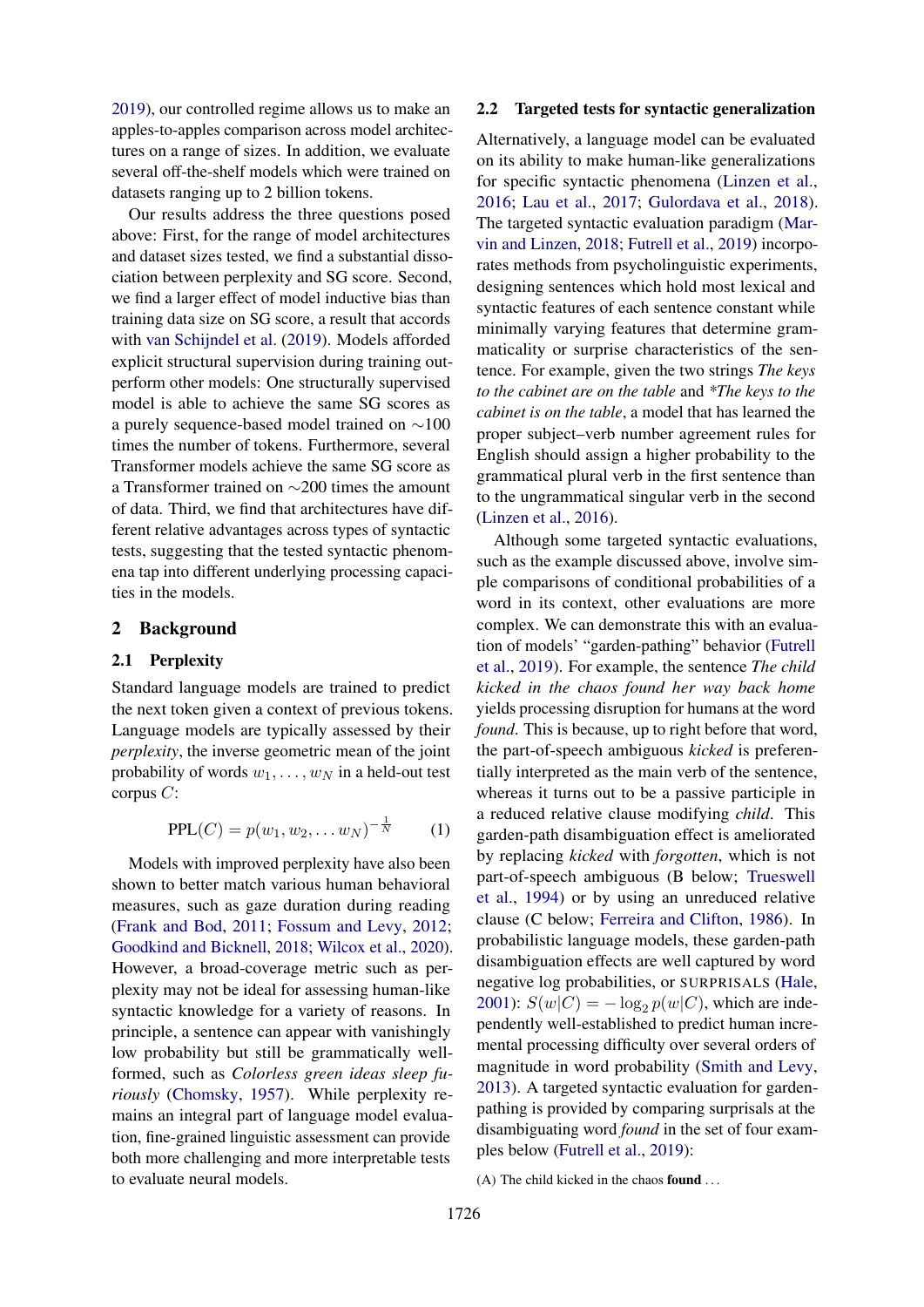- (B) The child forgotten in the chaos found . . .
- <span id="page-2-1"></span>(C) The child who was kicked in the chaos found . . .
- <span id="page-2-2"></span>(D) The child who was forgotten in the chaos found . . .

Successful human-like generalization involves three criteria: (i) *found* should be less surprising (i.e., more probable) in B than A; (ii) *found* should be more probable in C than A; (iii) the C–D surprisal difference should be smaller than the A–B surprisal difference—a 2 × 2 *interaction effect* on surprisal—because the syntactic disambiguation effect of not reducing the relative clause was achieved by using a part-of-speech unambiguous verb.

We will use these controlled tests to help us describe and test for human-like syntactic knowledge in language models.

#### 2.3 Related work

The testing paradigm presented here differs in several crucial ways from recent, related syntactic assessments and provides complementary insights. Unlike [Warstadt et al.](#page-11-6) [\(2019a\)](#page-11-6), our approach does not involve fine-tuning, but rather assesses what syntactic knowledge is induced from the language modeling objective alone. The most closely related work is the Benchmark of Linguistic Minimal Pairs [\(Warstadt et al.,](#page-11-7) [2020\)](#page-11-7), which is a challenge set of automatically-generated sentence pairs also designed to test language models on a large set of syntactic phenomena. Our approach differs in important ways: we compare critical sentence regions instead of full-sentence probabilities, and employ a  $2 \times 2$  paradigm with a strict, multi-fold success criterion inspired by psycholinguistics methodology. This allows us to factor out as many confounds as possible, such as the lexical frequency of individual tokens and low-level  $n$ -gram statistics.

### 3 Methods

We designed a controlled paradigm for systematically testing the relationship between two design choices — model class and dataset size — and two performance metrics — perplexity and syntactic generalization capacity. Section [3.1](#page-2-0) describes the test suites collected for our evaluation, and Sections [3.2](#page-3-0) and [3.3](#page-4-0) describe the datasets and model classes investigated.

### <span id="page-2-0"></span>3.1 Test suites

We assemble a large number of test suites inspired by the methodology of experimental sentenceprocessing and psycholinguistic research. Each

test suite contains a number of ITEMS (typically between 20 and 30), and each item appears in several CONDITIONS: across conditions, a given item will differ only according to a controlled manipulation designed to target a particular feature of grammatical knowledge. Each test suite contains at least one PREDICTION, which specifies inequalities between surprisal values at pairs of regions/conditions that should hold if a model has learned the appropriate syntactic generalization.

We expect language models which have learned the appropriate syntactic generalizations from their input to satisfy these inequalities without further fine-tuning. We compute accuracy on a test suite as the proportion of items for which the model's behavior conforms to the prediction. Most of our test suites involve  $2\times 2$  designs and a success criterion consisting of a conjunction of inequalities across conditions, as in the garden-pathing example de-scribed in Section [2.2.](#page-1-0)<sup>[1](#page-0-0)</sup> Random baseline accuracy varies by test suite and is ∼25% overall. Most of these test suites and criteria are designed so that n-gram models cannot perform above chance for  $n = 5$  (sometimes greater).

Syntactic coverage In order to assess the coverage of our test suites, we manually inspected the phenomena covered in [Carnie](#page-9-9) [\(2012\)](#page-9-9), a standard introductory syntax textbook. Of the 47 empirical phenomena reviewed in the summary sections at the end of each chapter, our tests target 16 (∼34%). These are evenly distributed across the whole range of subject matter, with tests targeting phenomena in 11 of the 15 chapters ( $\sim$ 73%).<sup>[2](#page-0-0)</sup>

Modifiers Five test suites include paired modifier versions, where extra syntactically irrelevant (but semantically plausible) content, such as a prepositional phrase or relative clause, is inserted before the critical region being measured. We use these paired test suites to evaluate models' stability to intervening content within individual syntactic tests.

Circuits The test suites are divided into 6 syntactic circuits, based on the type of algorithm required to successfully process each construction. We give a brief overview of each circuit below.[3](#page-0-0)

• Agreement is a constraint on the feature values of two co-varying tokens. For example,

<sup>&</sup>lt;sup>1</sup>The exception is Center Embedding, which features a  $2$ condition design with a single-inequality criterion.

<sup>2</sup> For more details on this analysis, see Appendix [A.](#page-11-8)

<sup>&</sup>lt;sup>3</sup>A full overview of our test suites is given in Appendix [B.](#page-13-0)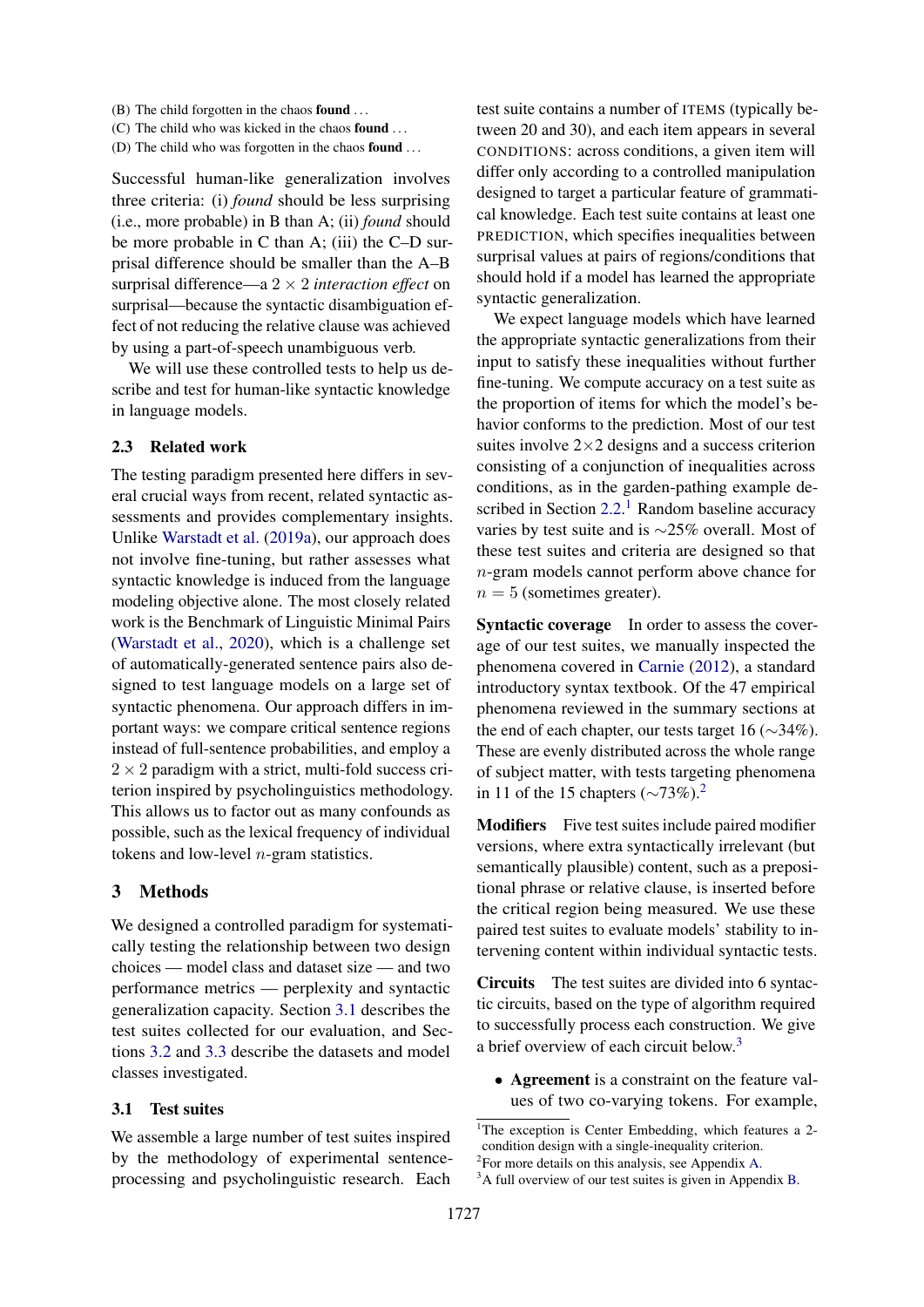the number feature of a verb must agree with the number feature of its upstream subject. We include 3 *Subject-Verb Number Agreement* suites from [Marvin and Linzen](#page-10-1) [\(2018\)](#page-10-1).

- Licensing occurs when a particular token must exist within the scope of an upstream licensor token. Scope is determined by the tree-structural properties of the sentence. Test suites include *Negative Polarity Item Licensing (NPI)* (4 suites) and *Reflexive Pronoun Licensing* (6 suites), both from [Marvin and](#page-10-1) [Linzen](#page-10-1) [\(2018\)](#page-10-1).
- Garden-Path Effects are well-studied syntactic phenomena that result from treestructural ambiguities that give rise to locallycoherent but globally implausible syntactic parses. Garden-path test suites include *Main Verb / Reduced Relative Clause (MVRR)* (2 suites) and *NP/Z Garden-paths (NPZ)* (4 suites), both from [Futrell et al.](#page-9-0) [\(2018\)](#page-9-0).
- Gross Syntactic Expectation is a processor's expectation for large syntactic chunks such as verb phrases or sentences, and are often set up by subordinating conjunctions such as *while*, *although* and *despite*. Our tests for gross syntactic expectation include *Subordination* (4 suites) from [Futrell et al.](#page-9-0) [\(2018\)](#page-9-0).
- Center Embedding sentences are sentences recursively nested within each other. Subject and verbs must match in a first-in-last-out order, meaning models must approximate a stack-like data-structure in order to successfully process them. Our 2 suites of *Center Embedding* sentences come from the items presented in [Wilcox et al.](#page-11-9) [\(2019a\)](#page-11-9).
- Long-Distance Dependencies are covariations between two tokens that span long distances in tree depth. Test suites include *Filler-Gap Dependencies (FGD)* (6 suites) from [Wilcox et al.](#page-11-10) [\(2018\)](#page-11-10) and [Wilcox et al.](#page-11-2) [\(2019b\)](#page-11-2), and 2 novel *Cleft* suites, described in detail below.

Novel test suite: Cleft We introduce one novel test suite that assesses models' ability to process pseudo-cleft constructions, which are used to put a particular syntactic constituent into focus via passive transformation. Consider Example [\(1\):](#page-1-1)

<span id="page-3-5"></span>

| <b>BLLIP</b> sizes: | <b>XS</b> | SM.                | <b>MD</b> | LG  |
|---------------------|-----------|--------------------|-----------|-----|
| # sentences         |           | 40K 200K 600K 1.8M |           |     |
| # tokens            | 1M        |                    | 4.8M 14M  | 42M |
| # non-UNK types     |           | 24K 57K 100K 170K  |           |     |
| # UNK types         | 68        | 70.                | 71        | 74  |
|                     |           |                    |           |     |

Table 1: Statistics of training set for each corpus size.

- <span id="page-3-4"></span><span id="page-3-3"></span><span id="page-3-1"></span>(1) a. What he did after coming in from the rain was eat a hot meal. [DO/VP]
	- b.\*What he devoured after coming in from the rain was eat a hot meal. [LEX/VP]
	- c.\*What he did after coming in from the rain was a hot meal. [DO/NP]
	- d. What he devoured after coming in from the rain was a hot meal. [LEX/NP]

<span id="page-3-2"></span>When this constituent is a verb, it must be replaced in the wh-clause that heads the sentence with the DO verb, as in [\(1a\),](#page-3-1) below. However, when it is a noun, the lexical verb for which it serves as an object must be preserved, as in [\(1d\).](#page-3-2) If models have properly learned the pseudo-cleft construction, then DO verbs should set up expectations for VPs (the region in bold should have a lower surprisal in [\(1a\)](#page-3-1) than in [\(1b\)\)](#page-3-3) and lexicalized verbs should set up expectations for NPs (the region in bold should have a lower surprisal in [\(1d\)](#page-3-2) than in [\(1c\)\)](#page-3-4).

#### <span id="page-3-0"></span>3.2 Model training data

Corpora We train and evaluate models on English newswire corpora of four different sizes, obtained by randomly sampling sections from the Brown Laboratory for Linguistic Information Processing 1987-89 Corpus Release 1 (BLLIP; [Char](#page-9-10)[niak et al.,](#page-9-10) [2000\)](#page-9-10). The corpora are sampled such that the training set of each corpus is a proper subset of each larger corpus. We call these four corpora BLLIP-XS (40K sentences, 1M tokens); BLLIP-SM (200K sentences, 5M tokens); BLLIP-MD (600K sentences, 14M tokens); and BLLIP-LG (2M sentences, 42M tokens). Table [1](#page-3-5) summarizes statistics of the training set for each corpus.

To ensure consistency in perplexity evaluation across datasets, we report perplexity scores achieved by the models on a shared held-out test set. We additionally use a shared held-out validation for tuning and early stopping.

We use the NLTK implementation of the Penn Treebank tokenizer to process all datasets [\(Bird and](#page-9-11) [Loper,](#page-9-11) [2004;](#page-9-11) [Marcus et al.,](#page-10-5) [1993\)](#page-10-5).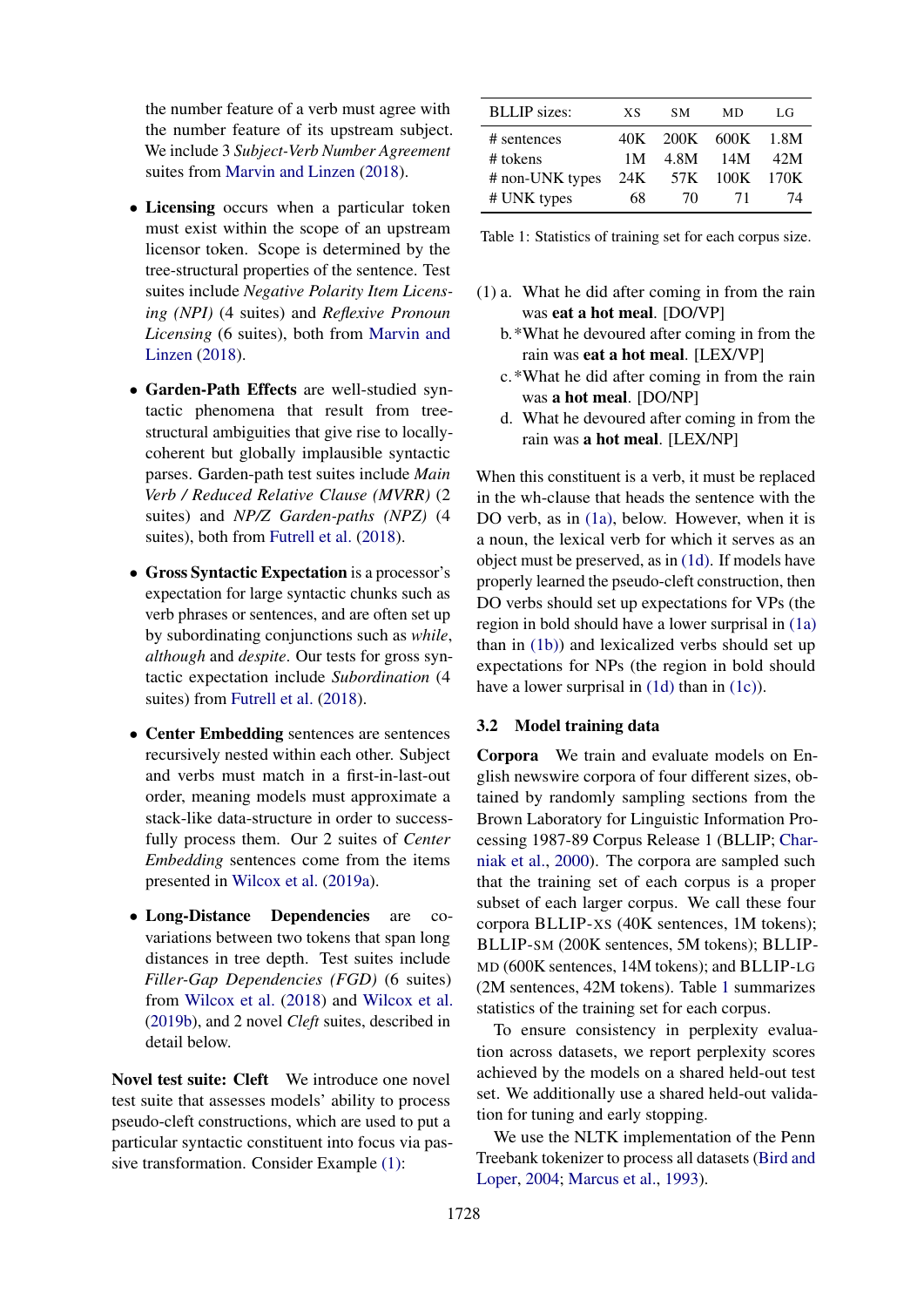<span id="page-4-1"></span>

|                |    |      | # layers # hidden units Embedding size |
|----------------|----|------|----------------------------------------|
| <b>LSTM</b>    | 2. | 256  | 256                                    |
| <b>ON-LSTM</b> | 3  | 1150 | 400                                    |
| <b>RNNG</b>    | 2. | 256  | 256                                    |
| $GPT-2$        | 12 | 768  | 768                                    |

Table 2: Size of neural models in our controlled experiments.

<span id="page-4-2"></span>

| XS     | SМ    | MD    | LG            |
|--------|-------|-------|---------------|
| 13.4M  | 30.5M | 52.2M | 88.1M         |
| 30.8M  | 44.2M | 61.2M | 89.2M         |
| 22.8M  | 48.4M | 81.1M | 134.9M        |
| 124.4M |       |       | 124.4M        |
|        |       |       | 124.4M 124.4M |

Table 3: Parameter counts for neural models in our controlled experiments.

Out-of-vocabulary tokens For each corpus, we designate a token as OOV if the token appears fewer than two times in the training set. Our larger training datasets thus contain larger vocabularies than our smaller training datasets. This allows larger-training-set models to learn richer wordspecific information, but may also harm perplexity evaluation because they have vocabulary items that are guaranteed to not appear in the BLLIP-XS test set. This means that perplexity scores across training dataset sizes will not be strictly comparable: if a larger-training-set model does better than a smaller-training-set model, we can be confident that it has meaningfully lower perplexity, but the reverse is not necessarily the case. The exception to the above is GPT-2, which uses sub-words from byte-pair encoding and has no OOVs (see also Footnote [6\)](#page-5-0).

Unkification We follow the convention used by the Berkeley parser [\(Petrov and Klein,](#page-10-6) [2007\)](#page-10-6), which maps OOVs to UNK classes which preserve fine-grained information such as orthographic case distinctions and morphological suffixes (e.g. UNK-ed, UNK-ly). Before training, we verified that the UNK classes in the test and validation sets were all present in the training set.

# <span id="page-4-0"></span>3.3 Model classes

In order to study the effects of model inductive bias and dataset size, we trained a fleet of models with varying inductive biases on each corpus. Because many of our test suites exploit ambiguities that arise from incremental processing, we restrict evaluation to left-to-right language models; future

<span id="page-4-3"></span>

| <b>BLLIP</b> sizes: | <b>XS</b> | SМ     | МD     | LG     |
|---------------------|-----------|--------|--------|--------|
| <b>LSTM</b>         | 98.19     | 65.52  | 59.05  | 57.09  |
| <b>ON-LSTM</b>      | 71.76     | 54.00  | 56.37  | 56.38  |
| <b>RNNG</b>         | 122.46    | 86.72  | 71.12  | 69.57  |
| $GPT-2$             | 529.90    | 183.10 | 37.04  | 32.14  |
| $n$ -gram           | 240.21    | 158.60 | 125.58 | 106.09 |

Table 4: Perplexity averages achieved by each controlled model on each corpus. Perplexity scores across training dataset sizes are not always strictly comparable (see Section [3.2\)](#page-3-0).

work could involve evaluation of bidirectional models [\(Devlin et al.,](#page-9-12) [2018;](#page-9-12) [Yang et al.,](#page-11-11) [2019\)](#page-11-11) on an appropriate subset of our test suites, and/or adaptation of our suites for use with bidirectional models [\(Goldberg,](#page-9-13) [2019\)](#page-9-13). Training ran until convergence of perplexity on a held-out validation set. Wherever possible, we trained multiple seeds of each model class and corpus size. We use the model sizes and training hyperparameters reported in the papers introducing each model (Table  $2$ ).<sup>[4](#page-0-0)</sup> The full parameter counts and perplexity scores for each model  $\times$  corpus combination are given in Tables [3](#page-4-2) and [4,](#page-4-3) respectively.

LSTM Our baseline neural model is a vanilla long short-term memory network (LSTM; [Hochre](#page-10-7)[iter and Schmidhuber,](#page-10-7) [1997\)](#page-10-7) based on the boilerplate PyTorch implementation [\(Paszke et al.,](#page-10-8) [2017\)](#page-10-8).

Ordered-Neurons We consider the Ordered-Neurons LSTM architecture (ON-LSTM; [Shen](#page-11-12) [et al.,](#page-11-12) [2019\)](#page-11-12), which encodes an explicit bias towards modeling hierarchical structure.

RNNG Recurrent neural network grammars (RNNG; [Dyer et al.,](#page-9-14) [2016\)](#page-9-14) model the joint probability of a sequence of words and its syntactic structure. RNNG requires labeled trees that contain complete constituency parses, which we produce for BLLIP sentences with an off-the-shelf constituency parser [\(Kitaev and Klein,](#page-10-9)  $2018$ ).<sup>[5](#page-0-0)</sup> To compute surprisals from RNNG, we use wordsynchronous beam search [\(Stern et al.,](#page-11-13) [2017\)](#page-11-13) to approximate the conditional probability of the current word given the context.

<sup>4</sup>Due to computational constraints, we performed only minimal tuning past these recommended hyperparameters.

<sup>&</sup>lt;sup>5</sup>While the BLLIP corpus already contains Treebank-style parses, we strip the terminals and re-parse in order to obtain more accurate, up-to-date syntactic parses.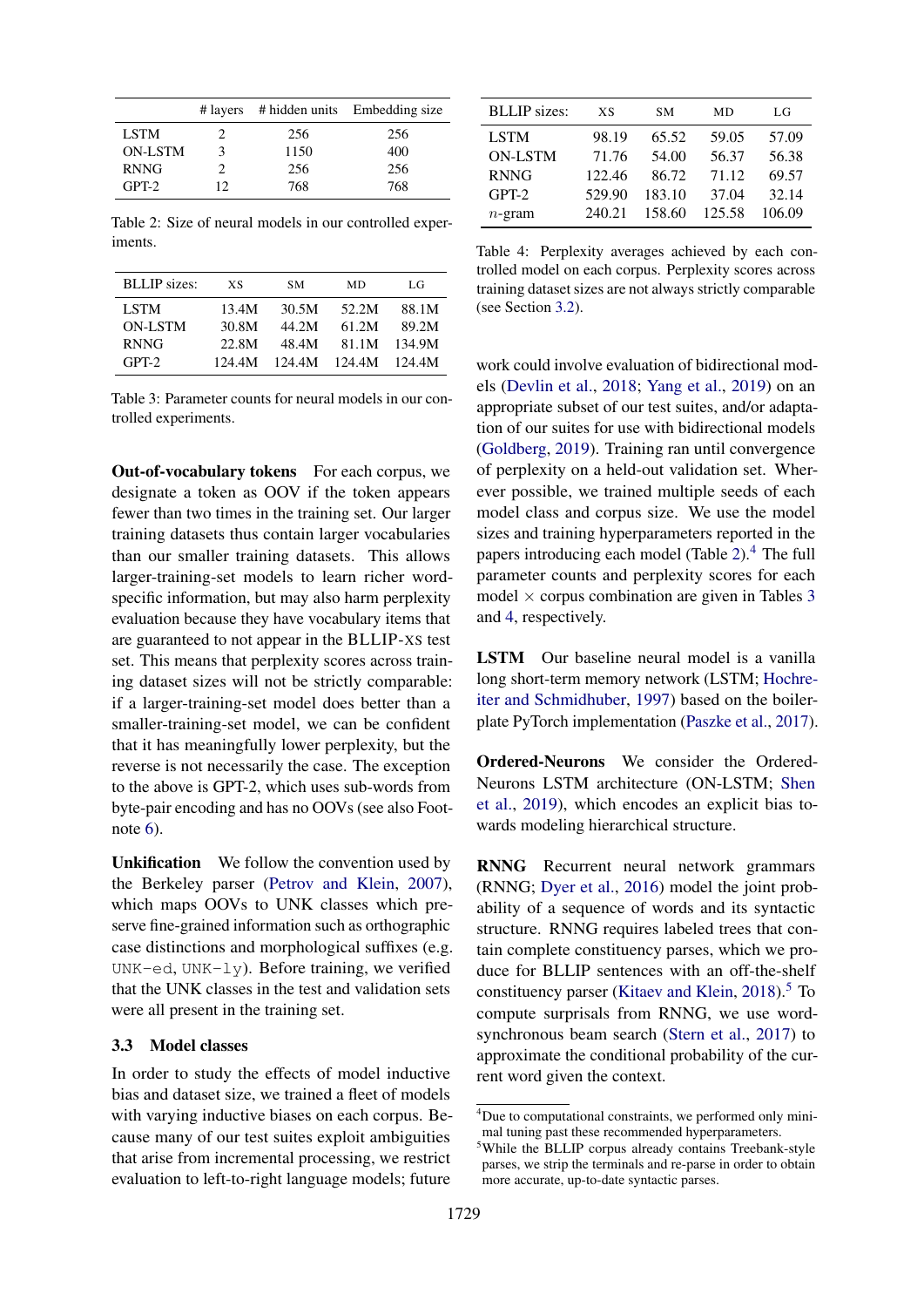<span id="page-5-1"></span>

Figure 1: Average SG score by model class. Asterisks denote off-the-shelf models. Error bars denote bootstrapped 95% confidence intervals of the mean.

<span id="page-5-0"></span>Transformer Transformer models [\(Vaswani](#page-11-14) [et al.,](#page-11-14) [2017\)](#page-11-14) have recently gained popularity in language processing tasks. We use GPT-2 [\(Radford](#page-10-10) [et al.,](#page-10-10) [2019\)](#page-10-10) as a representative Transformer model and train it from scratch on our BLLIP corpora.[6](#page-0-0)

n-gram As a baseline, we consider a 5-gram model with modified Kneser-Ney smoothing.

### 3.4 Off-the-shelf models

We also test five off-the-shelf models: GRNN, trained on 90M tokens from Wikipedia [\(Gulordava](#page-9-5) [et al.,](#page-9-5) [2018\)](#page-9-5); JRNN, trained on 800M tokens from the 1 Billion Word Benchmark [\(Jozefowicz et al.,](#page-10-11) [2016\)](#page-10-11); Transformer-XL, trained on 103M tokens from WikiText-103 [\(Dai et al.,](#page-9-15) [2019\)](#page-9-15); and the pretrained GPT-2 and GPT-2-XL, trained on 40GB of web text [\(Radford et al.,](#page-10-10) [2019\)](#page-10-10). These models are orders of magnitude larger than our controlled ones in parameter count and/or training set size.

# 4 Results

Figure [1](#page-5-1) shows the average accuracy of all models on the complete set of SG test suites. Asterisks denote off-the-shelf models. All neural models achieve a SG score significantly greater than a random baseline (dashed line). However, the range within neural models is notable, with the bestperforming model (GPT-2-XL) scoring over twice as high as the worst-performing model (LSTM). Also notable are the controlled GPT-2 and RNNG models, which achieve comparable performance to Transformer-XL and JRNN, despite being trained on significantly smaller data sizes.

<span id="page-5-3"></span>

Figure 2: Relationship between SG score and perplexity on our held-out BLLIP test set for each model.

We now return to the three major issues presented in Section [1.](#page-0-1) In [4.1](#page-5-2) we present evidence that SG score is dissociated from perplexity. In [4.2](#page-6-0) we argue that model architecture accounts for larger gains in SG score than amount of training data. And in [4.3](#page-6-1) we show that this cross-architecture difference is due largely to variance on a handful of key test suites.

#### <span id="page-5-2"></span>4.1 Syntactic generalization and perplexity

Figure [2](#page-5-3) shows the relationship between SG score and perplexity on the BLLIP test set across models and training set sizes. As expected,  $n$ -gram models never rise appreciably above chance in SG score. Among neural models, GPT-2 achieves both the worst (BLLIP-XS and BLLIP-SM) and best (BLLIP-MD and BLLIP-LG) performance; the impressive performance of these latter models comes with the caveat that the sub-words come from the pre-trained GPT-2 model, tacitly importing information from a larger training dataset (see further discussion in Section [4.5\)](#page-8-0). For the remaining neural models, there is no simple relationship between perplexity and SG score, especially once training dataset size is controlled for (comparing points in Figure [2](#page-5-3) of the same color). For example, there is a remarkable amount of variance in the SG score of models trained on BLLIP-LG not explained by perplexity. This suggests that targeted syntactic evaluation can reveal information that may be orthogonal to perplexity.

 $6$ Our GPT-2 code is based on [nshepperd/gpt-2](https://github.com/nshepperd/gpt-2). The model vocabulary consists of byte-pair encoded sub-words extracted from the GPT-2 pre-trained model, not from the BLLIP training corpora. To calculate GPT-2 perplexities, we divide the sum of all sub-word conditional log-probabilities by the total number of words in the corpus.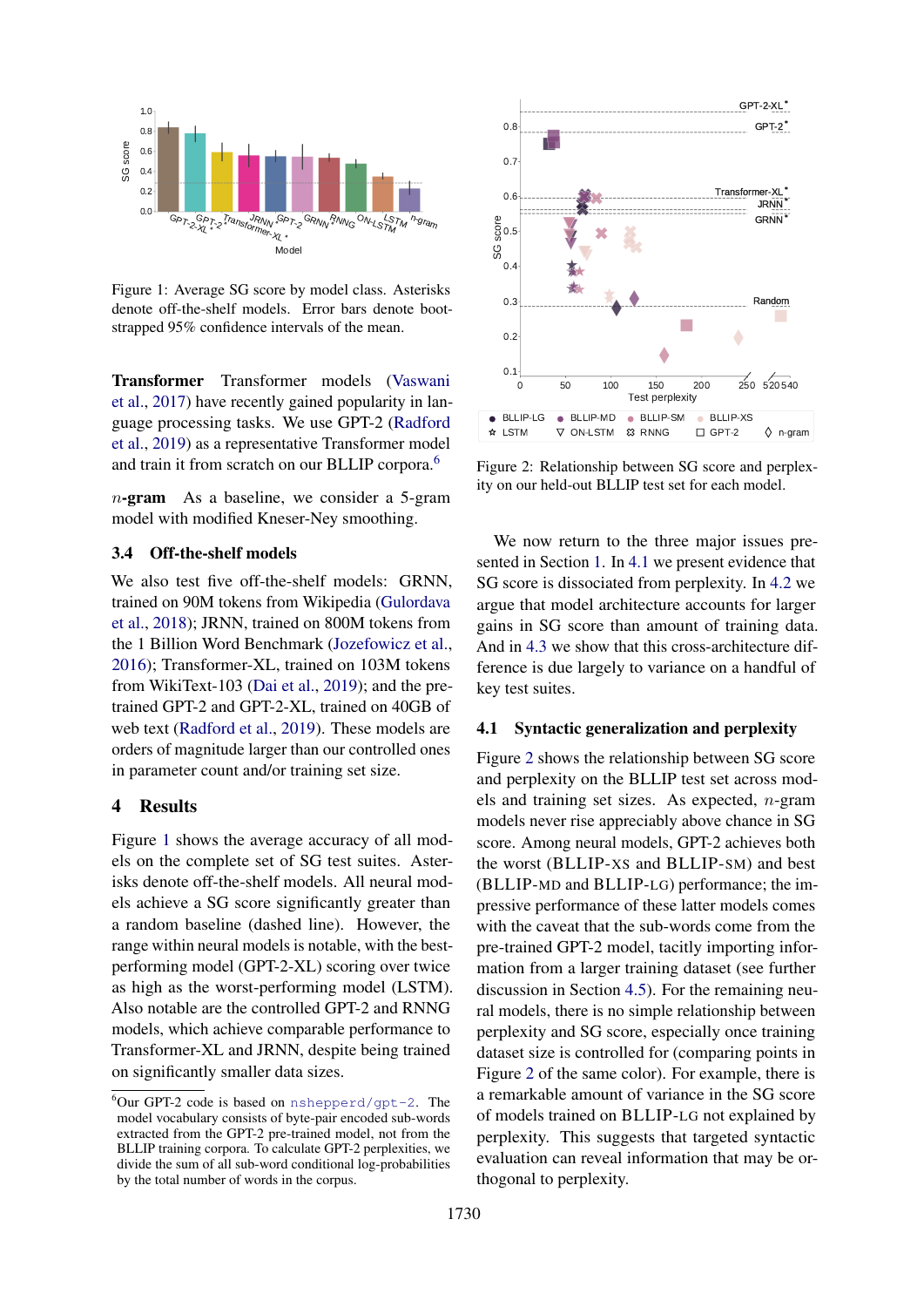<span id="page-6-2"></span>

Figure 3: Main results of our controlled evaluation of model class and dataset size. SG score varies more by model class (left) than by training dataset size (right).

#### <span id="page-6-0"></span>4.2 Inductive bias and data scale

In order to decouple the effects of model class and data scale from test suite difficulty, we represent a particular trained model's performance on each test suite as a delta relative to the average performance of all models on this test suite. Unless noted otherwise, the remainder of the figures in this section plot a score delta, aggregating these deltas within model classes or corpus types.

Figure [3](#page-6-2) tracks the influence of model class and data scale across the model types tested in our experiments, with SG score deltas on the y-axis. The left-hand panel shows the difference in SG score by model class. We find that model class clearly influences SG score: for example, the error bars (bootstrapped 95% confidence intervals of the mean) for RNNG and LSTM do not overlap. The right-hand panel shows the difference in SG score delta by training dataset, and shows a much more minor increase in mean SG score as training data increases.

We tested the influence of these factors quantitatively using a linear mixed-effects regression model, predicting suite-level performance as a feature of model architecture and training dataset size (represented as log-number of words). Both features made statistically significant contributions to SG score (both  $p < 0.001$ ). However, predictor ablation indicates that architecture affects regression model fit more (AIC=–581 when dataset size is ablated; AIC= $-574$  $-574$  $-574$  when architecture is ablated).<sup>7</sup>

Beyond the above analysis, our GPT-2 results offer another striking example of the influence of

model architecture relative to data scale. Figure [2](#page-5-3) shows that our controlled BLLIP-MD and BLLIP-LG GPT-2 models achieve roughly the same SG score as the pre-trained GPT-2 model, despite being trained on less than 1% of the data used by the pretrained model. This suggests diminishing returns to training data scale for syntactic generalization performance.

# <span id="page-6-1"></span>4.3 Circuit-level effects on SG score

Figure [4](#page-7-0) shows the breakdown at the circuit level by model architecture (left) and training dataset size (right). The right panel demonstrates little effect of dataset size on SG score delta within most circuits, except for Agreement, on which the models trained on our smallest dataset fare poorly. In the left panel we find substantial between-circuit differences across architectures. Linear mixed-effects analyses support this finding: interactions with circuit are significant for both training dataset size and model architecture, but stronger for the latter  $(AIC=-654$  and  $AIC=-623$  when size and architecture are respectively ablated).

While model inductive biases separate clearly in performance on some circuits, they have little effect on performance on Licensing. This minimally suggests that Licensing taps into a distinct syntactic process within language models. One potential explanation for this is that the interactions tested by Licensing involve tracking two co-varying tokens where the downstream token is optional (see e.g. [Hu et al.,](#page-10-12) [2020\)](#page-10-12).

We show the circuit-level breakdown of absolute SG scores for all models (including off-the-shelf) in Figure [5.](#page-7-1) In general, the models that obtain high SG scores on average (as in Figure [1\)](#page-5-1) also perform well across circuits: pre-trained GPT-2 and GPT-

 $7n$ -grams and/or GPT-2 could arguably be expected to have qualitatively different sensitivity to training dataset size (the latter due to byte-pair encoding), so we repeated the analyses here and in Section [4.3](#page-6-1) excluding both architectures individually as well as simultaneously. In all cases the same qualitative patterns described in the main text hold.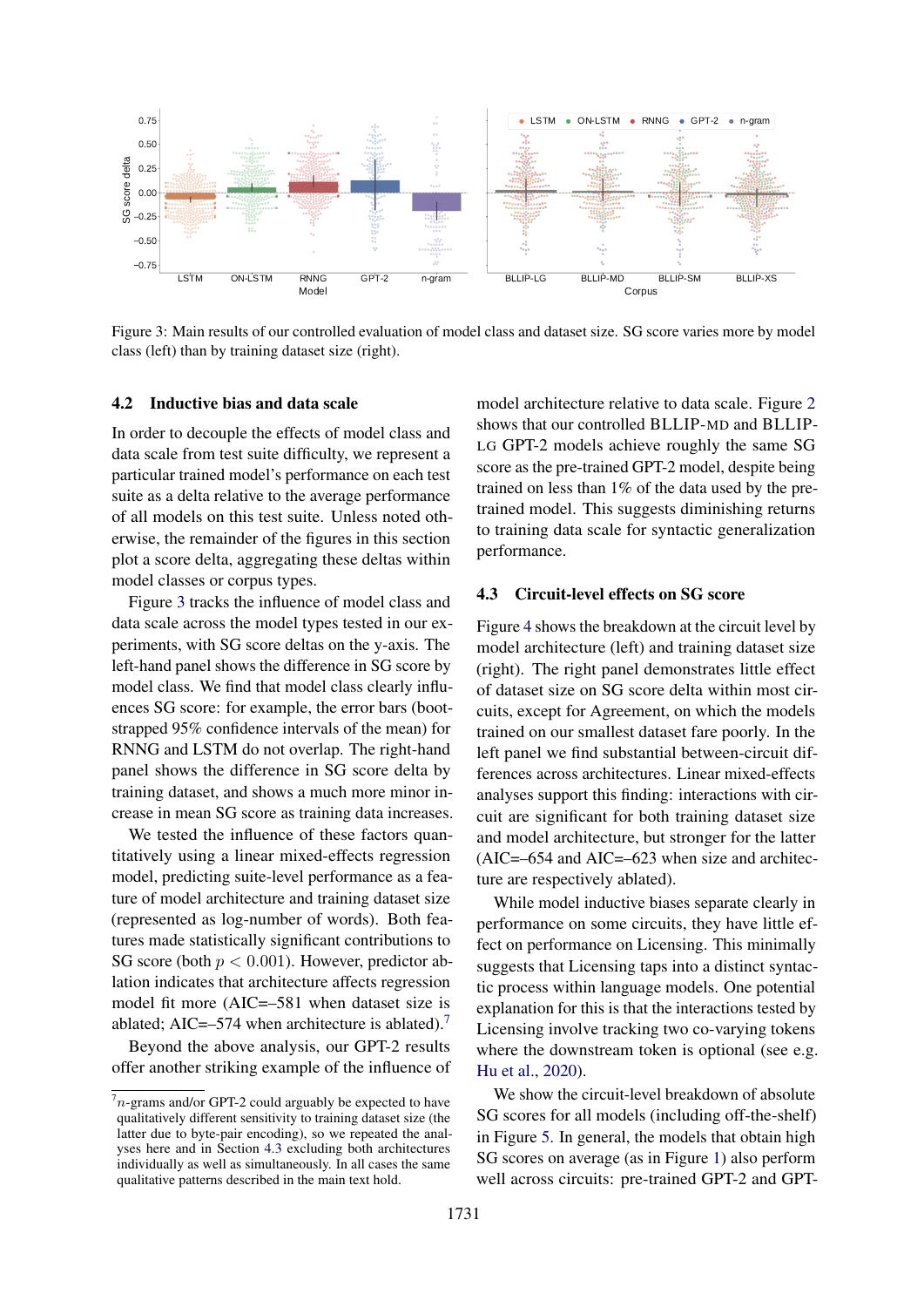<span id="page-7-0"></span>

Figure 4: Controlled evaluation results, split across test suite circuits. Circuit-level differences in SG score vary more by model class (left) than by training dataset size (right).

<span id="page-7-1"></span>

Figure 5: Evaluation results on all models, split across test suite circuits.

2-XL outperform all other models on each circuit, including Licensing, on which JRNN, GRNN, and most of our custom-trained models perform particularly poorly. Again, we highlight the impressive performance of RNNG: it achieves comparable average performance to GRNN on all circuits, despite being trained on a fraction of the data size.

### 4.4 Stability to modifiers

We separately investigate the degree to which models' syntactic generalizations are robustly stored in memory. For five test suites (Center Embedding, Cleft, MVRR, NPZ-Ambiguous, NPZ-Object), we designed minimally edited versions where syntactically irrelevant intervening content was inserted before the critical region. An ideal model should robustly represent syntactic features of its input across these modifier insertions.

In Figure [6](#page-7-2) we plot models' average scores on these five test suites (dark bars) and their minimally edited versions (light bars), evaluating how robust each model is to intervening content. Among models in our controlled experiments, we see that model class clearly influences the degree to which predictions are affected by intervening content (compare e.g. the stability of RNNG to that of ON-LSTM). Some off-the-shelf models, such as GPT-2-XL, perform near ceiling on the original five test suites and are not affected at all by intervening content.

<span id="page-7-2"></span>

Figure 6: SG score on the pairs of test suites with and without intervening modifiers: Center Embedding, Cleft, MVRR, NPZ-Ambiguous, and NPZ-Object.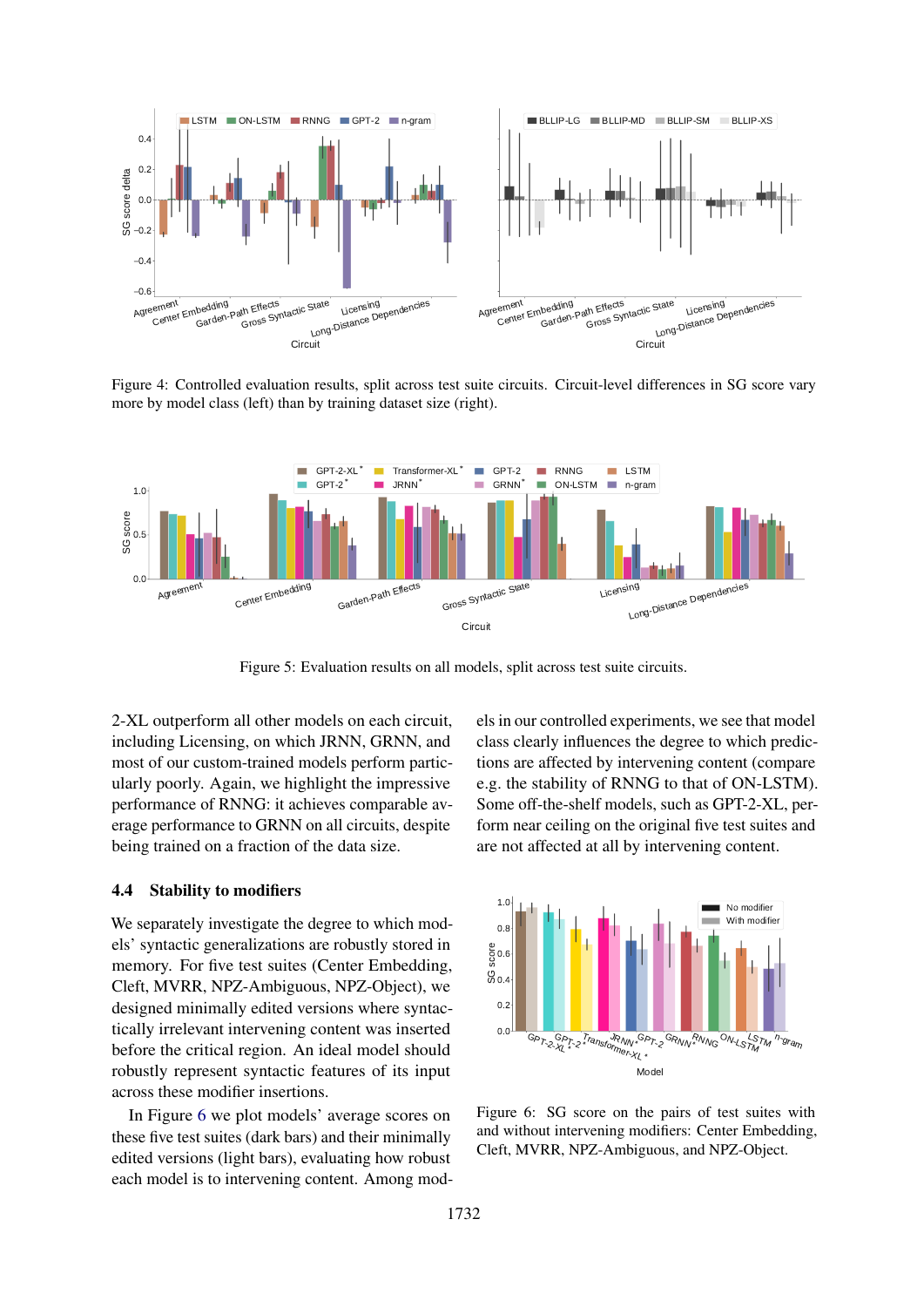### <span id="page-8-0"></span>4.5 Effects of model pre-processing

The GPT-2 models trained and evaluated in this paper use a sub-word vocabulary learned by byte-pair encoding (BPE; [Sennrich et al.,](#page-10-13) [2016\)](#page-10-13) to represent their inputs, while all other models represent and compute over word-level inputs. This byte-pair encoding was taken from the pre-trained GPT-2 model trained on a much larger corpus. The results reported for these models thus conflate a choice of model class (a deep Transformer architecture) and preprocessing standard (sub-word tokenization computed on a larger corpus). Some preliminary work suggests that sub-word tokenization is indeed responsible for much of the larger GPT-2 models' success: we find that GPT-2 models trained on word-level representations of BLLIP-LG and BLLIP-MD achieve good perplexity measures, but degrade sharply in SG score.

Peculiarities of the GPT-2 training regime may be responsible for its particularly bad performance on the smaller corpora. Its sub-word vocabulary was held constant across training corpora, meaning that the model vocabulary size also remained constant across corpora, unlike the other models tested. The poor performance of GPT-2 models trained on smaller corpora may thus be due to overparameterization, and not due to fundamental problems with the model architecture at small data scales. We leave a thorough investigation of the role of sub-word tokenization to future work.

### 5 Discussion

This work addresses multiple open questions about syntactic evaluations and their relationship to other language model assessments. Our results dissociate model perplexity and performance in syntactic generalization tests, suggesting that the two metrics capture complementary features of language model knowledge. In a controlled evaluation of different model classes and datasets, we find model architecture plays a more important role than training data scale in yielding correct syntactic generalizations. Our circuit-level analysis reveals consistent failure on Licensing but inconsistent behavior on other circuits, suggesting that different syntactic circuits make use of different underlying processing capacities. In addition to the insight these results provide about neural NLP systems, they also bear on questions central to cognitive science and linguistics, putting lower bounds on what syntactic knowledge can be acquired from string input alone.

Targeted syntactic evaluation is just one in a series of complementary methods being developed to assess the learning outcomes of neural language processing models. Other methods include classifying sentences as grammatical or ungrammatical [\(Warstadt et al.,](#page-11-15) [2019b\)](#page-11-15), decoding syntactic features from a model's internal state [\(Belinkov et al.,](#page-8-1) [2017;](#page-8-1) [Giulianelli et al.,](#page-9-16) [2018\)](#page-9-16), or transfer learning to a strictly syntactic task such as parsing or POS tagging [\(Hewitt and Manning,](#page-10-14) [2019\)](#page-10-14). As each task brings an explicit set of assumptions, complementary assessment methods can collectively provide greater insight into models' learning outcomes.

Although this paper, together with [Warstadt et al.](#page-11-7) [\(2020\)](#page-11-7), report what is to our knowledge the largestscale targeted syntactic evaluations to date, we emphasize that they are only first steps toward a comprehensive understanding of the syntactic capabilities of contemporary language models. This understanding will be further advanced by new targeted-evaluation test suites covering a still wider variety of syntactic phenomena, additional trained models with more varied hyperparameters and randomization seeds, and new architectural innovations. Humans develop extraordinary grammatical capabilities through exposure to natural linguistic input. It remains to be seen to just what extent contemporary artificial systems do the same.

### Acknowledgments

The authors would like to thank the anonymous reviewers and Samuel R. Bowman for their feedback, Miguel Ballesteros for advice and technical guidance, and Tristan Thrush for technical assistance. J.H. is supported by the NIH under award number T32NS105587 and an NSF Graduate Research Fellowship. J.G. is supported by an Open Philanthropy AI Fellowship. R.P.L. gratefully acknowledges support from the MIT-IBM Watson AI Lab, a Google Faculty Research Award, and a Newton Brain Science Award.

### **References**

- <span id="page-8-1"></span>Yonatan Belinkov, Nadir Durrani, Fahim Dalvi, Hassan Sajjad, and James Glass. 2017. What do neural machine translation models learn about morphology? In *Proceedings of the 55th Annual Meeting of the Association for Computational Linguistics (Volume 1: Long Papers)*, pages 861–872.
- <span id="page-8-2"></span>Tom Bever. 1970. The cognitive basis for linguistic structures. In J.R. Hayes, editor, *Cognition and*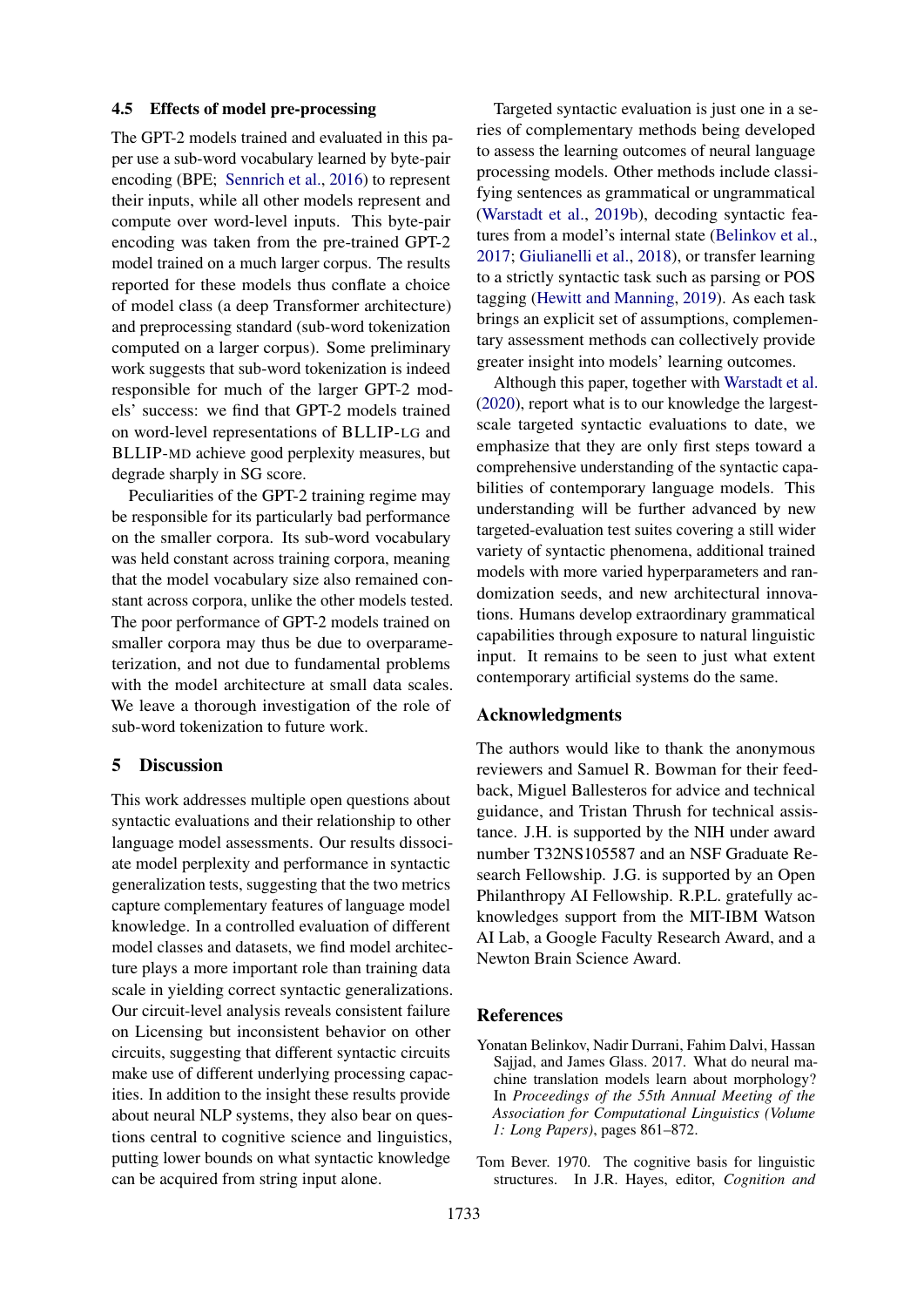*the Development of Language*, pages 279–362. New York: John Wiley & Sons.

- <span id="page-9-11"></span>Steven Bird and Edward Loper. 2004. [NLTK: The nat](https://www.aclweb.org/anthology/P04-3031)[ural language toolkit.](https://www.aclweb.org/anthology/P04-3031) In *Proceedings of the ACL Interactive Poster and Demonstration Sessions*, pages 214–217, Barcelona, Spain. Association for Computational Linguistics.
- <span id="page-9-22"></span>Kathryn Bock and Carol A. Miller. 1991. Broken agreement. *Cognitive Psychology*, 23:45–93.
- <span id="page-9-9"></span>Andrew Carnie. 2012. *Syntax: A generative introduction*, volume 18. John Wiley & Sons.
- <span id="page-9-10"></span>Eugene Charniak, Don Blaheta, Niyu Ge, Keith Hall, John Hale, and Mark Johnson. 2000. BLLIP 1987- 89 WSJ Corpus Release 1 LDC2000T43. Linguistic Data Consortium.
- <span id="page-9-19"></span>Rui P. Chaves. 2020. What don't RNN language models learn about filler-gap dependencies? In *Proceedings of the Society for Computation in Linguistics*.
- <span id="page-9-4"></span>Noam Chomsky. 1957. *Syntactic structures*. Walter de Gruyter.
- <span id="page-9-18"></span>Shammur Absar Chowdhury and Roberto Zamparelli. 2018. [RNN simulations of grammaticality judg](https://www.aclweb.org/anthology/C18-1012)[ments on long-distance dependencies.](https://www.aclweb.org/anthology/C18-1012) In *Proceedings of the 27th International Conference on Computational Linguistics*, pages 133–144, Santa Fe, New Mexico, USA.
- <span id="page-9-17"></span>Stephen Crain and Janet Dean Fodor. 1985. How can grammars help parsers? In David Dowty, Lauri Kartunnen, and Arnold M. Zwicky, editors, *Natural Language Parsing: Psycholinguistic, Computational, and Theoretical Perspectives*, pages 940–128. Cambridge: Cambridge University Press.
- <span id="page-9-15"></span>Zihang Dai, Zhilin Yang, Yiming Yang, Jaime G. Carbonell, Quoc V. Le, and Ruslan Salakhutdinov. 2019. [Transformer-XL: Attentive language models beyond](https://www.aclweb.org/anthology/P19-1285) [a fixed-length context.](https://www.aclweb.org/anthology/P19-1285) *Proceedings of the 57th Annual Meeting of the Association for Computational Linguistics*, pages 2978–2988.
- <span id="page-9-12"></span>Jacob Devlin, Ming-Wei Chang, Kenton Lee, and Kristina Toutanova. 2018. [BERT: pre-training of](https://www.aclweb.org/anthology/N19-1423) [deep bidirectional transformers for language under](https://www.aclweb.org/anthology/N19-1423)[standing.](https://www.aclweb.org/anthology/N19-1423) In *Proceedings of the 2018 Conference of the North American Chapter of the Association for Computational Linguistics: Human Language Technologies, Volume 1 (Long Papers)*, pages 4171– 4186, Minneapolis, Minnesota.
- <span id="page-9-14"></span>Chris Dyer, Adhiguna Kuncoro, Miguel Ballesteros, and Noah A. Smith. 2016. Recurrent neural network grammars. In *Proceedings of the 2018 Conference of the North American Chapter of the Association for Computational Linguistics: Human Language Technologies, Volume 1 (Long Papers)*.
- <span id="page-9-7"></span>Fernanda Ferreira and Charles Clifton, Jr. 1986. The independence of syntactic processing. *Journal of Memory and Language*, 25:348–368.
- <span id="page-9-2"></span>Victoria Fossum and Roger P. Levy. 2012. Sequential vs. hierarchical syntactic models of human incremental sentence processing. In *Proceedings of the 3rd Workshop on Cognitive Modeling and Computational Linguistics*, pages 61–69.
- <span id="page-9-1"></span>Stefan L Frank and Rens Bod. 2011. Insensitivity of the human sentence-processing system to hierarchical structure. *Psychological Science*, 22(6):829– 834.
- <span id="page-9-21"></span>Lyn Frazier and Keith Rayner. 1982. Making and correcting errors during sentence comprehension: Eye movements in the analysis of structurally ambiguous sentences. *Cognitive Psychology*, 14:178–210.
- <span id="page-9-0"></span>Richard Futrell, Ethan Wilcox, Takashi Morita, and Roger Levy. 2018. [RNNs as psycholinguistic sub](http://arxiv.org/abs/1809.01329)[jects: Syntactic state and grammatical dependency.](http://arxiv.org/abs/1809.01329) *arXiv preprint arXiv:1809.01329*.
- <span id="page-9-6"></span>Richard Futrell, Ethan Wilcox, Takashi Morita, Peng Qian, Miguel Ballesteros, and Roger Levy. 2019. [Neural language models as psycholinguistic sub](https://www.aclweb.org/anthology/N19-1004)[jects: Representations of syntactic state.](https://www.aclweb.org/anthology/N19-1004) In *Proceedings of the 18th Annual Conference of the North American Chapter of the Association for Computational Linguistics: Human Language Technologies*, pages 32–42.
- <span id="page-9-20"></span>Anastasia Giannakidou. 2011. Negative and positive polarity items: Variation, licensing, and compositionality. In *Semantics: An international handbook of natural language meaning*, volume 3, pages 1660–1712. Berlin: Mouton de Gruyter.
- <span id="page-9-16"></span>Mario Giulianelli, Jack Harding, Florian Mohnert, Dieuwke Hupkes, and Willem Zuidema. 2018. Under the hood: Using diagnostic classifiers to investigate and improve how language models track agreement information. In *Proceedings of the 2018 EMNLP Workshop BlackboxNLP: Analyzing and Interpreting Neural Networks for NLP*, pages 240– 248.
- <span id="page-9-13"></span>Yoav Goldberg. 2019. [Assessing BERT's syntactic](https://arxiv.org/abs/1901.05287) [abilities.](https://arxiv.org/abs/1901.05287) *arXiv preprint arXiv:1901.05287*.
- <span id="page-9-3"></span>Adam Goodkind and Klinton Bicknell. 2018. Predictive power of word surprisal for reading times is a linear function of language model quality. In *Proceedings of the 8th Workshop on Cognitive Modeling and Computational Linguistics*, pages 10–18.
- <span id="page-9-5"></span>Kristina Gulordava, Piotr Bojanowski, Edouard Grave, Tal Linzen, and Marco Baroni. 2018. [Colorless](https://doi.org/10.18653/v1/N18-1108) [green recurrent networks dream hierarchically.](https://doi.org/10.18653/v1/N18-1108) In *Proceedings of the 2018 Conference of the North American Chapter of the Association for Computational Linguistics: Human Language Technologies, Volume 1 (Long Papers)*, pages 1195–1205, New Orleans, Louisiana.
- <span id="page-9-8"></span>John Hale. 2001. A probabilistic Earley parser as a psycholinguistic model. In *Proceedings of the second*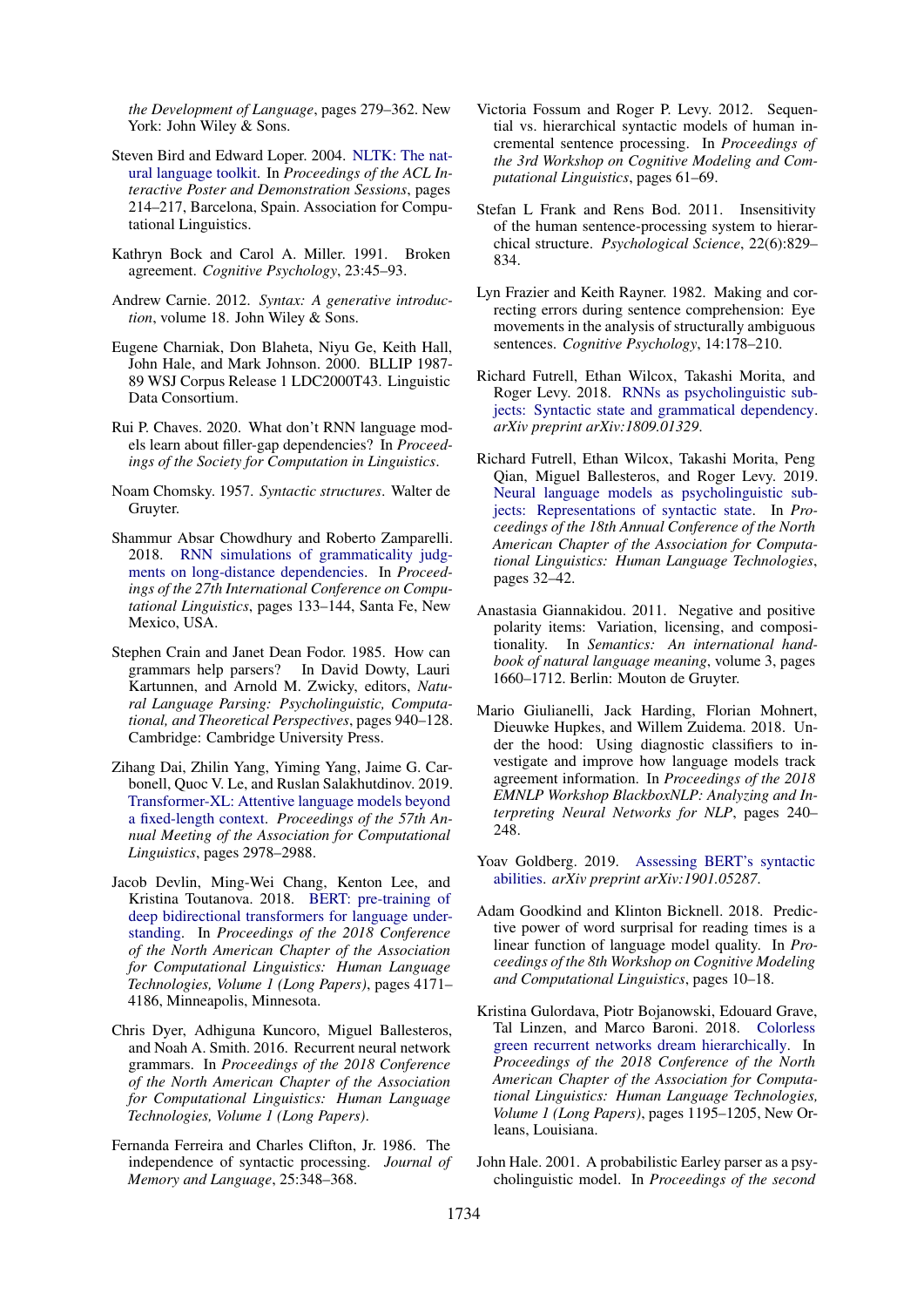*meeting of the North American Chapter of the Association for Computational Linguistics on Language technologies*, pages 1–8.

- <span id="page-10-14"></span>John Hewitt and Christopher D Manning. 2019. A structural probe for finding syntax in word representations. In *Proceedings of the 2019 Conference of the North American Chapter of the Association for Computational Linguistics: Human Language Technologies, Volume 1 (Long and Short Papers)*, pages 4129–4138.
- <span id="page-10-16"></span>Francis Roger Higgins. 1973. *The Pseudo-Cleft Construction in English*. Ph.D. thesis, MIT.
- <span id="page-10-7"></span>Sepp Hochreiter and Jürgen Schmidhuber. 1997. [Long short-term memory.](https://doi.org/10.1162/neco.1997.9.8.1735) *Neural Computation*, 9(8):1735–1780.
- <span id="page-10-12"></span>Jennifer Hu, Sherry Yong Chen, and Roger P. Levy. 2020. A closer look at the performance of neural language models on reflexive anaphor licensing. In *Proceedings of the Meeting of the Society for Computation in Linguistics*.
- <span id="page-10-11"></span>Rafal Jozefowicz, Oriol Vinyals, Mike Schuster, Noam Shazeer, and Yonghui Wu. 2016. [Exploring](https://arxiv.org/abs/1602.02410) [the limits of language modeling.](https://arxiv.org/abs/1602.02410) *arXiv preprint arXiv:1602.02410*.
- <span id="page-10-9"></span>Nikita Kitaev and Dan Klein. 2018. [Constituency pars](https://doi.org/10.18653/v1/P18-1249)[ing with a self-attentive encoder.](https://doi.org/10.18653/v1/P18-1249) In *Proceedings of the 56th Annual Meeting of the Association for Computational Linguistics (Volume 1: Long Papers)*, pages 2676–2686, Melbourne, Australia. Association for Computational Linguistics.
- <span id="page-10-19"></span>William Ladusaw. 1979. *Polarity Sensitivity as Inherent Scope Relations*. Ph.D. thesis, University of Texas at Austin.
- <span id="page-10-4"></span>Jey Han Lau, Alexander Clark, and Shalom Lappin. 2017. Grammaticality, acceptability, and probability: A probabilistic view of linguistic knowledge. *Cognitive Science*, 5:1202–1247.
- <span id="page-10-0"></span>Tal Linzen, Emmanuel Dupoux, and Yoav Goldberg. 2016. Assessing the ability of LSTMs to learn syntax-sensitive dependencies. In *Transactions of the Association for Computational Linguistics*, volume 4, pages 521–535.
- <span id="page-10-5"></span>Mitchell P. Marcus, Mary Ann Marcinkiewicz, and Beatrice Santorini. 1993. Building a large annotated corpus of English: The Penn Treebank. *Computational Linguistics*, 19:313–330.
- <span id="page-10-1"></span>Rebecca Marvin and Tal Linzen. 2018. [Targeted syn](http://tallinzen.net/media/papers/marvin_linzen_2018_emnlp.pdf)[tactic evaluation of language models.](http://tallinzen.net/media/papers/marvin_linzen_2018_emnlp.pdf) In *Proceedings of the 2018 Conference on Empirical Methods in Natural Language Processing*, pages 1192–1202, Brussels, Belgium.
- <span id="page-10-2"></span>Tom McCoy, Ellie Pavlick, and Tal Linzen. 2019. [Right for the wrong reasons: Diagnosing syntactic](https://doi.org/10.18653/v1/P19-1334)

[heuristics in natural language inference.](https://doi.org/10.18653/v1/P19-1334) In *Proceedings of the 57th Annual Meeting of the Association for Computational Linguistics*, pages 3428– 3448, Florence, Italy.

- <span id="page-10-15"></span>George A. Miller and Noam Chomsky. 1963. Finitary models of language users. In R. Duncan Luce, Robert R. Bush, and Eugene Galanter, editors, *Handbook of Mathematical Psychology*, volume II, pages 419–491. New York: John Wiley & Sons, Inc.
- <span id="page-10-20"></span>Don C. Mitchell. 1987. Lexical guidance in human parsing: Locus and processing characteristics. In Max Coltheart, editor, *Attention and Performance XII: The psychology of reading*. London: Erlbaum.
- <span id="page-10-8"></span>Adam Paszke, Sam Gross, Soumith Chintala, Gregory Chanan, Edward Yang, Zachary DeVito, Zeming Lin, Alban Desmaison, Luca Antiga, and Adam Lerer. 2017. Automatic differentiation in PyTorch. In *Neural Information Processing Systems Autodiff Workshop*.
- <span id="page-10-6"></span>Slav Petrov and Dan Klein. 2007. [Improved inference](https://www.aclweb.org/anthology/N07-1051) [for unlexicalized parsing.](https://www.aclweb.org/anthology/N07-1051) In *Human Language Technologies 2007: The Conference of the North American Chapter of the Association for Computational Linguistics; Proceedings of the Main Conference*, pages 404–411, Rochester, New York. Association for Computational Linguistics.
- <span id="page-10-21"></span>Martin J. Pickering and Matthew J. Traxler. 1998. Plausibility and recovery from garden paths: An eyetracking study. *Journal of Experimental Psychology: Learning, Memory, & Cognition*, 24(4):940–961.
- <span id="page-10-10"></span>Alec Radford, Jeff Wu, Rewon Child, David Luan, Dario Amodei, and Ilya Sutskever. 2019. [Language](https://d4mucfpksywv.cloudfront.net/better-language-models/language-models.pdf) [models are unsupervised multitask learners.](https://d4mucfpksywv.cloudfront.net/better-language-models/language-models.pdf) Technical report.
- <span id="page-10-22"></span>Tanya Reinhart. 1981. Definite NP anaphora and ccommand domains. *Linguistic Inquiry*, 12(4):605– 635.
- <span id="page-10-17"></span>John Robert Ross. 1967. *Constraints on Variables in Syntax*. Ph.D. thesis, MIT.
- <span id="page-10-18"></span>Marten van Schijndel and Tal Linzen. 2018. Modeling garden path effects without explicit hierarchical syntax. In *Proceedings of the 40th Annual Meeting of the Cognitive Science Society*.
- <span id="page-10-3"></span>Marten van Schijndel, Aaron Mueller, and Tal Linzen. 2019. Quantity doesn't buy quality syntax with neural language models. In *Proceedings of the 2019 Conference on Empirical Methods in Natural Language Processing and the 9th International Joint Conference on Natural Language Processing (EMNLP-IJCNLP)*, pages 5835–5841.
- <span id="page-10-13"></span>Rico Sennrich, Barry Haddow, and Alexandra Birch. 2016. [Neural machine translation of rare words](https://doi.org/10.18653/v1/P16-1162) [with subword units.](https://doi.org/10.18653/v1/P16-1162) In *Proceedings of the 54th Annual Meeting of the Association for Computational*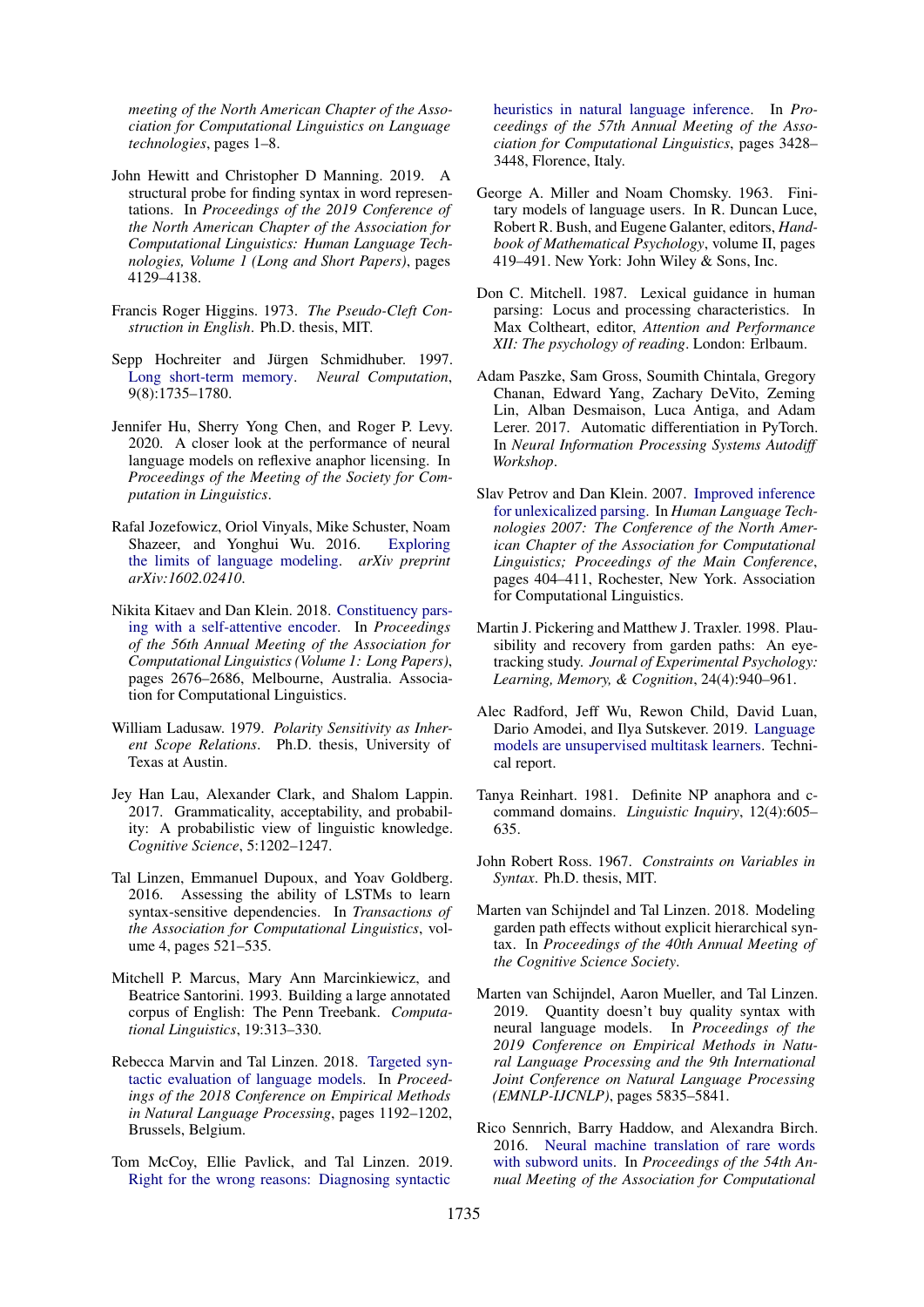*Linguistics (Volume 1: Long Papers)*, pages 1715– 1725, Berlin, Germany. Association for Computational Linguistics.

- <span id="page-11-12"></span>Yikang Shen, Shawn Tan, Alessandro Sordoni, and Aaron Courville. 2019. [Ordered neurons: Integrat](https://openreview.net/forum?id=B1l6qiR5F7)[ing tree structures into recurrent neural networks.](https://openreview.net/forum?id=B1l6qiR5F7) In *International Conference on Learning Representations*.
- <span id="page-11-5"></span>Nathaniel J. Smith and Roger P. Levy. 2013. The effect of word predictability on reading time is logarithmic. *Cognition*, 128:302–319.
- <span id="page-11-19"></span>Adrian Staub. 2007. The parser doesn't ignore intransitivity, after all. *Journal of Experimental Psychology: Learning, Memory, & Cognition*, 33(3):550–569.
- <span id="page-11-13"></span>Mitchell Stern, Daniel Fried, and Dan Klein. 2017. Effective inference for generative neural parsing. In *Proceedings of the 2017 Conference on Empirical Methods in Natural Language Processing*, pages 1695–1700.
- <span id="page-11-16"></span>Laurie A Stowe. 1986. Parsing wh-constructions: Evidence for on-line gap location. *Language & Cognitive Processes*, 1(3):227–245.
- <span id="page-11-18"></span>Patrick Sturt, Martin J. Pickering, and Matthew W. Crocker. 1999. Structural change and reanalysis difficulty in language comprehension. *Journal of Memory and Language*, 40:136–150.
- <span id="page-11-4"></span>John C. Trueswell, Michael K. Tanenhaus, and Susan M. Garnsey. 1994. Semantic influences on parsing: Use of thematic role information in syntactic ambiguity resolution. *Journal of Memory and Language*, 33:285–318.
- <span id="page-11-17"></span>Shravan Vasishth, Sven Brüssow, Richard L Lewis, and Heiner Drenhaus. 2008. Processing polarity: How the ungrammatical intrudes on the grammatical. *Cognitive Science*, 32(4):685–712.
- <span id="page-11-14"></span>Ashish Vaswani, Noam Shazeer, Niki Parmar, Jakob Uszkoreit, Llion Jones, Aidan N Gomez, Łukasz Kaiser, and Illia Polosukhin. 2017. Attention is all you need. In *Advances in Neural Information Processing Systems*, pages 5998–6008.
- <span id="page-11-0"></span>Alex Wang, Yada Pruksachatkun, Nikita Nangia, Amanpreet Singh, Julian Michael, Felix Hill, Omer Levy, and Samuel Bowman. 2019a. [SuperGLUE: A](http://papers.nips.cc/paper/8589-superglue-a-stickier-benchmark-for-general-purpose-language-understanding-systems.pdf) [stickier benchmark for general-purpose language un](http://papers.nips.cc/paper/8589-superglue-a-stickier-benchmark-for-general-purpose-language-understanding-systems.pdf)[derstanding systems.](http://papers.nips.cc/paper/8589-superglue-a-stickier-benchmark-for-general-purpose-language-understanding-systems.pdf) In *Advances in Neural Information Processing Systems*, pages 3266–3280.
- <span id="page-11-1"></span>Alex Wang, Amanpreet Singh, Julian Michael, Felix Hill, Omer Levy, and Samuel R. Bowman. 2019b. [GLUE: A multi-task benchmark and analysis plat](https://openreview.net/forum?id=rJ4km2R5t7)[form for natural language understanding.](https://openreview.net/forum?id=rJ4km2R5t7) In *International Conference on Learning Representations*.
- <span id="page-11-7"></span>Alex Warstadt, Alicia Parrish, Haokun Liu, Anhad Mohananey, Wei Peng, Sheng-Fu Wang, and Samuel R

Bowman. 2020. [BLiMP: A Benchmark of Linguis](https://doi.org/10.7275/zejz-qs04)[tic Minimal Pairs for English.](https://doi.org/10.7275/zejz-qs04) In *Proceedings of the Society for Computation in Linguistics*.

- <span id="page-11-6"></span>Alex Warstadt, Amanpreet Singh, and Samuel R Bowman. 2019a. CoLA: The Corpus of Linguistic Acceptability (with added annotations).
- <span id="page-11-15"></span>Alex Warstadt, Amanpreet Singh, and Samuel R. Bowman. 2019b. [Neural network acceptability judg](https://doi.org/10.1162/tacl_a_00290)[ments.](https://doi.org/10.1162/tacl_a_00290) *Transactions of the Association for Computational Linguistics*, 7:625–641.
- <span id="page-11-3"></span>Ethan Wilcox, Jon Gauthier, Jennifer Hu, Peng Qian, and Roger P. Levy. 2020. Evaluating neural networks as models of human online language processing. In *Proceedings of the 42nd Meeting of the Cognitive Science Society (CogSci 2020)*. To appear.
- <span id="page-11-9"></span>Ethan Wilcox, Roger P. Levy, and Richard Futrell. 2019a. [Hierarchical representation in neural lan](https://www.aclweb.org/anthology/W19-4819.pdf)[guage models: Suppression and recovery of expec](https://www.aclweb.org/anthology/W19-4819.pdf)[tations.](https://www.aclweb.org/anthology/W19-4819.pdf) In *Proceedings of the 2019 EMNLP Workshop BlackboxNLP: Analyzing and Interpreting Neural Networks for NLP*.
- <span id="page-11-10"></span>Ethan Wilcox, Roger P. Levy, Takashi Morita, and Richard Futrell. 2018. [What do RNN language](https://www.aclweb.org/anthology/W18-5423) [models learn about filler–gap dependencies?](https://www.aclweb.org/anthology/W18-5423) In *Proceedings of the 2018 EMNLP Workshop BlackboxNLP: Analyzing and Interpreting Neural Networks for NLP*.
- <span id="page-11-2"></span>Ethan Wilcox, Peng Qian, Richard Futrell, Miguel Ballestros, and Roger P. Levy. 2019b. [Structural su](https://www.aclweb.org/anthology/N19-1334)[pervision improves learning of non-local grammati](https://www.aclweb.org/anthology/N19-1334)[cal dependencies.](https://www.aclweb.org/anthology/N19-1334) In *Proceedings of the 2019 Conference of the North American Chapter of the Association for Computational Linguistics: Human Language Technologies*, pages 3302–3312, Minneapolis, Minnesota.
- <span id="page-11-11"></span>Zhilin Yang, Zihang Dai, Yiming Yang, Jaime Carbonell, Ruslan Salakhutdinov, and Quoc V Le. 2019. XLNet: Generalized autoregressive pretraining for language understanding. In *Advances in Neural Information Processing Systems*.

### <span id="page-11-8"></span>A Syntactic coverage of test suites

In order to assess the coverage of our syntactic tests, we manually inspected the "Ideas, Rules and Constraints introduced in this Chapter" section for each chapter in [Carnie](#page-9-9) [\(2012\)](#page-9-9), a standard introductory syntax textbook. We included entries from these sections which are theory-neutral and refer to observable linguistic data. For example, we do not include *affix lowering* (Chapter 7) or *theta criterion* (Chapter 8) because these phenomena presuppose a commitment to one particular syntactic analysis.

We found that our tests covered 16 of the 47 phenomena presented (∼34%). Of the 15 chapters surveyed, our tests assessed phenomena in 11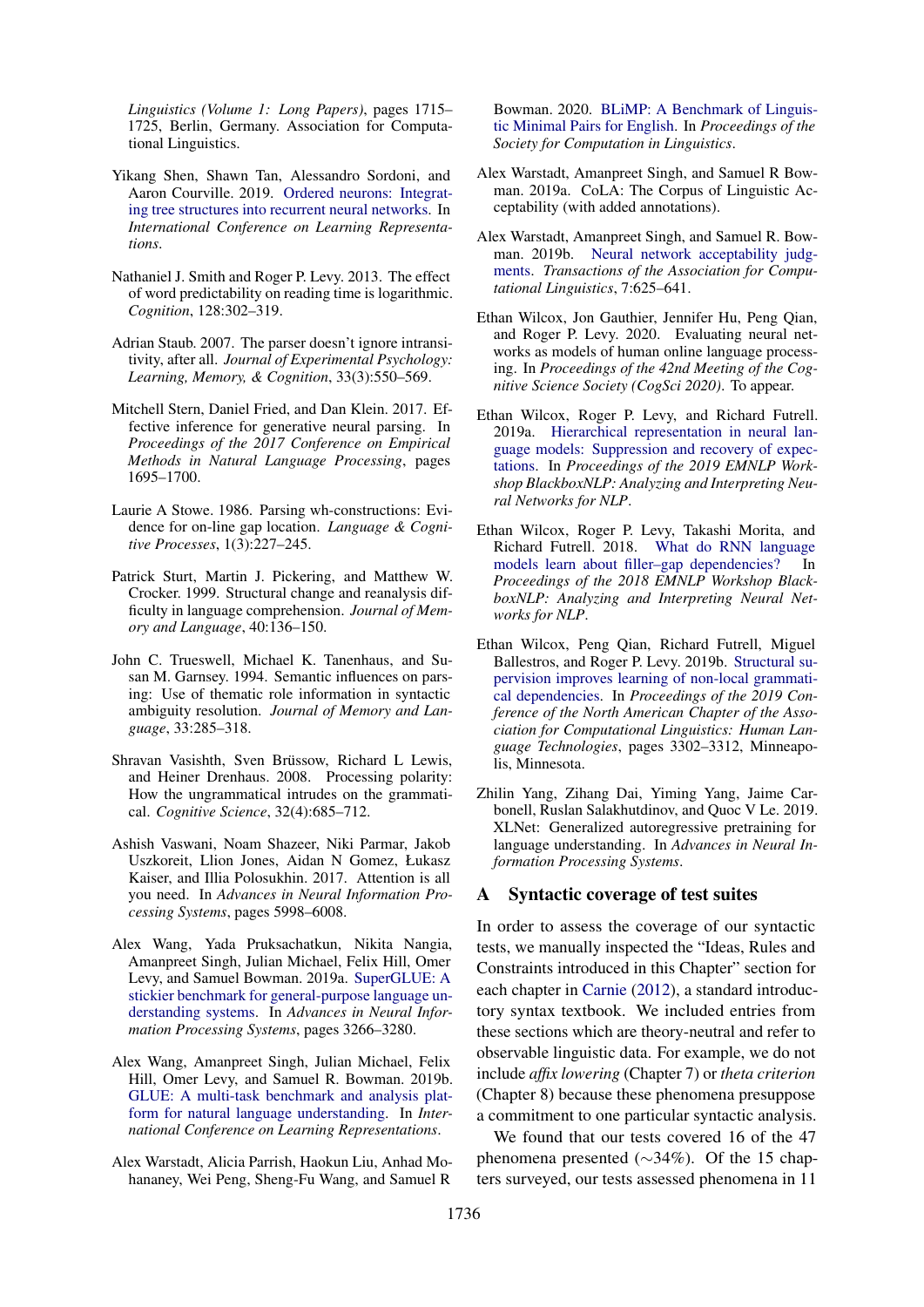<span id="page-12-0"></span>

| <b>CHAPTER 1: GENERATIVE GRAMMAR</b>                                        | Lexical gender<br>Number<br>Person<br>Case                                                                                                                                                                                                      |                   |
|-----------------------------------------------------------------------------|-------------------------------------------------------------------------------------------------------------------------------------------------------------------------------------------------------------------------------------------------|-------------------|
| <b>CHAPTER 2: PARTS OF SPEECH</b>                                           | Parts of Speech<br>Plurality<br>Count vs. Mass Nouns<br><b>Argument Structure of Verbs</b>                                                                                                                                                      | ✓                 |
| CHAPTER 3: CONSTITUENCY, TREES, RULES                                       | <b>Constituency Tests</b><br><b>Hierarchical Structure</b>                                                                                                                                                                                      |                   |
| <b>CHAPTER 4: STRUCTURAL RELATIONS</b>                                      | c-command<br>Government                                                                                                                                                                                                                         |                   |
| <b>CHAPTER 5: BINDING THEORY</b>                                            | R-expression vs. Pronominals<br>Anaphoric expressions and their antecedents<br>Co-reference and co-indexation<br>Binding Principles $(A, B, C)$<br><b>Locality Constraints</b>                                                                  |                   |
| <b>CHAPTER 6: X-BAR THEORY</b>                                              | One Replacement<br>Do-so Replacement                                                                                                                                                                                                            |                   |
| <b>CHAPTER 7: EXTENDING X-BAR THEORY</b><br><b>TO FUNCTIONAL CATEGORIES</b> | Fundamental Phrase Types of DP/CP/TP<br>Genitives: of-genitives and 's genitives<br>Subjects and Predicates<br><b>Clausal Embedding</b><br>Clausal<br>Tense/Finiteness and its restrictions<br>Yes/No Questions<br>Subject-Auxilliary Inversion | ✓                 |
| CHAPTER 8: CONSTRAINING X-BAR THEORY:<br><b>THE LEXICON</b>                 | <b>Thematic Relations</b><br>Internal Theta role vs. External Theta Roles<br>Expletive Pronouns and Expletive Insertion<br><b>Extended Projection Principle</b>                                                                                 | ✓                 |
| CHAPTER 9: HEAD-TO-HEAD MOVEMENT                                            | $V \rightarrow T$ Movement<br>$T \rightarrow C$ movement<br>Do-Support                                                                                                                                                                          |                   |
| <b>CHAPTER 10: DP MOVEMENT</b>                                              | Passive Constructions<br>DP-Raising                                                                                                                                                                                                             |                   |
| <b>CHAPTER 11: WH-MOVEMENT</b>                                              | Wh-Movement<br>Structural Constraints on Wh-Movement (Island Constraints)<br>Wh in-Situ and Echo Questions                                                                                                                                      | $\checkmark$<br>✓ |
| <b>CHAPTER 12: A UNIFIED THEORY</b><br>OF MOVEMENT                          | Universal Quantifiers vs. Existential Quantifiers<br>Quantificational Scope and Quantifier Raising                                                                                                                                              |                   |
| <b>CHAPTER 13: EXTENDED VPS</b>                                             | <b>Light Verbs</b><br>Object Shift (and end weight)<br>Ellipsis<br>Pseudogapping                                                                                                                                                                |                   |
| <b>CHAPTER 14: RAISING CONTROL AND</b><br><b>EMPTY CATEGORIES</b>           | Control, Subject-to-Subject and Subject-to-Object Raising (ECM)                                                                                                                                                                                 |                   |
| <b>CHAPTER 15: ADVANCED TOPICS IN</b><br><b>BINDING THEORY</b>              | Binding Principle $A$ and $B$                                                                                                                                                                                                                   | ✓                 |

Table 5: Test suite coverage of syntactic phenomena presented in [Carnie](#page-9-9) [\(2012\)](#page-9-9).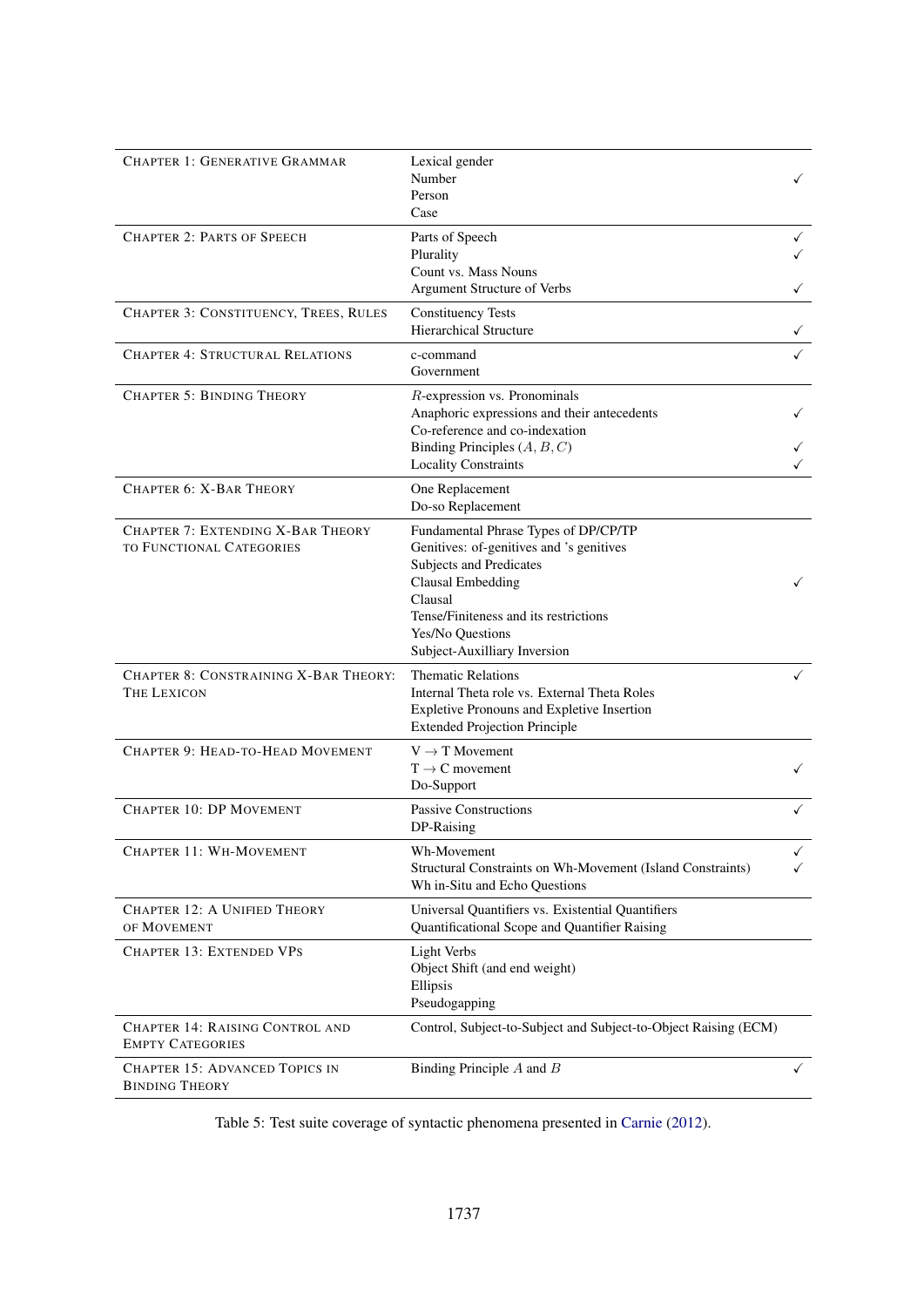(∼73%). We did not assess coverage from the last two chapters of the book, which explore alternative syntactic formalisms. The outcome of our manual inspection is given in Table [5.](#page-12-0)

A  $\checkmark$  indicates that some aspect of that phenomena was tested in one or more of our suites.  $\checkmark$  does not necessarily mean that the test suite was designed explicitly for the purpose of testing that phenomena, but merely that the phenomena was implicated in model success. For example, we place a √next to *Parts of Speech* because differentiation between verbs and nouns is necessary for models to succeed in the *Cleft Structure* tests.

# <span id="page-13-0"></span>B Description of test suites

In this work we have assembled a large number of test suites inspired by the methodology of experimental sentence-processing and psycholinguistic research. Each test suite contains a number of ITEMS, and each item appears in several CONDI-TIONS: across conditions, a given item will differ only according to a controlled manipulation designed to target a particular feature of grammatical knowledge. For each suite we define a SUCCESS CRITERION, which stipulates inequalities among conditional probabilities of sentence substrings.

In the main paper, a model's accuracy for a test suite is computed as the percentage of the test suite's items for which it satisfies the criterion. In this appendix, we briefly describe each test suite and the criterion used to determine whether a given model succeeds on each item of the test suite.

## B.1 Notation

#### B.1.1 Sentence status

Following and building on linguistic traditions, we annotate examples as follows. Examples marked with a \* violate a well-established grammatical constraint, and are ungrammatical. Examples marked with ? or ?? are not necessarily ungrammatical, but are marginal: for example, they may require an unusual interpretation of a word in order for the sentence to be grammatical. (More ?'s is roughly intended to indicate more severe marginality). Examples marked with ! are not ungrammatical, but induce severe processing difficulty that is measurable in real-time human sentence processing. For all test suites, we include references to established literature on the relevant grammatical and/or sentence-processing phenomena.

#### B.1.2 Success criteria

Criteria involve inequalities among conditional probabilities of sentence substrings given the complete sentence context preceding the substring. In describing criteria, we use  $P(\cdot)$  for raw probabilities and  $S(\cdot)$  for surprisals (negative logprobabilities), and leave the conditioning on preceding context implicit. For concision, we use subscripts on  $P$  and  $S$  to indicate the variant of the sentence within the test suite that we are referring to. In the first described test suite, CENTER EMBEDDING [B.2,](#page-13-1) we show the criterion in both concise and fully spelled-out forms, to help clarify the conventions we are using in the concise form. All items within a given test suite share the same criterion for success.

We provide chance accuracy on the assumption that the order of probabilities among conditions for a given item is random. In some cases, exactly determining chance accuracy may require further assumptions about the distribution of these probabilities; in this case we provide an upper bound on chance accuracy.

# <span id="page-13-1"></span>B.2 Center embedding

Center embedding, the ability to embed a phrase in the middle of another phrase of the same type, is a hallmark feature of natural language syntax. Center-embedding creates NESTED SYNTACTIC DEPENDENCIES, which could pose a challenge for some language models. To succeed in generating expectations about how sentences will continue in the context of multiple center embedding, a model must maintain a representation not only of what words appear in the preceding context but also of the order of those words, and must predict that upcoming words occur in the appropriate order. In this test suite we use verb transitivity and subject– verb plausibility to test model capabilities in this respect. For example, [A](#page-1-1) below is a correct centerembedding, but [B](#page-1-2) is not:

- (A) The painting<sub>N<sub>1</sub></sub> that the artist<sub>N<sub>2</sub></sub> painted<sub>V<sub>2</sub></sub> deteriorated $v_1$ . [correct]
- (B) ??The painting $N_1$ that the artist<sub>N2</sub> deteriorated<sub>V<sub>1</sub></sub> painted<sub>V<sub>2</sub></sub> [incorrect]

Here,  $N_i$  and  $V_i$  correspond to matched subjectverb pairs.

In the WITH-MODIFIER version of the test suite, we postmodify  $N_2$  with a relative clause to increase the linear distance over which the nested dependen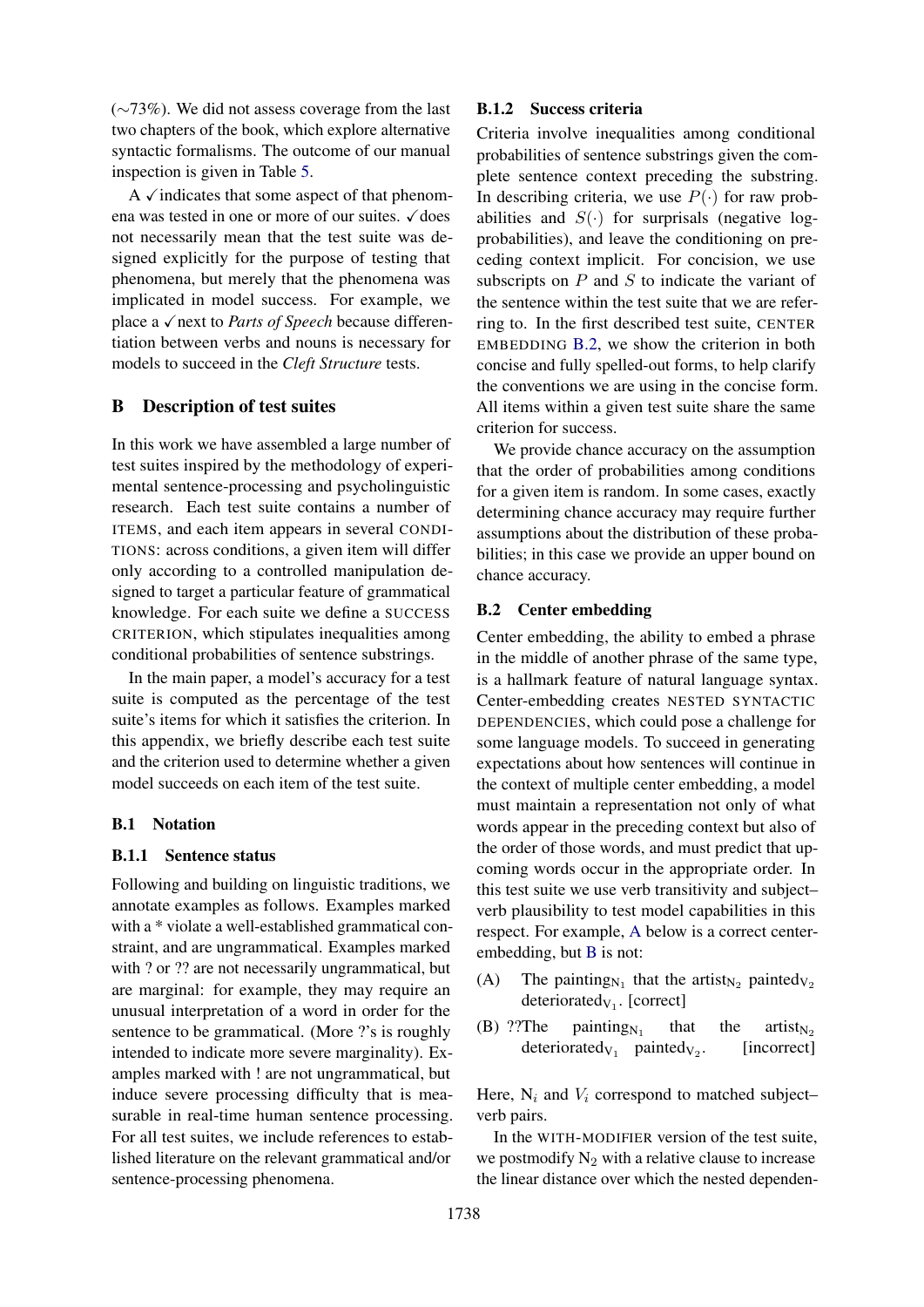cies must be tracked, potentially leading to a harder test suite:

- (A) The painting<sub>N<sub>1</sub></sub> that the artist<sub>N<sub>2</sub></sub> who lived long ago painted<sub>V<sub>2</sub></sub> deteriorated<sub>V<sub>1</sub></sub>. [correct]
- (B) #The painting<sub>N<sub>1</sub></sub> that the artist<sub>N<sub>2</sub></sub> who lived long ago deteriorated<sub>V<sub>1</sub></sub> painted<sub>V<sub>2</sub>. [incor-</sub> rect]

Criterion The probability of the verb sequence in the correct variant should be higher than the probability of the verb sequence in the incorrect variant:

$$
P_A(V_2V_1) > P_B(V_1V_2)
$$

In full form, this criterion for the example item in the no-modifier version of this test suite would be:

 $P$ (painted deteriorated|The painting that the artist) >  $P$ (deteriorated painted|The painting that the artist)

Chance performance on these center-embedding test suites would be 50%.

References [Miller and Chomsky](#page-10-15) [\(1963\)](#page-10-15)[;Wilcox](#page-11-9) [et al.](#page-11-9) [\(2019a\)](#page-11-9)

### B.3 Pseudo-clefting

The pseudo-cleft construction involves (i) an extraction of a TARGETED CONSTITUENT from a sentence and (ii) a constituent that provides the semantic contents of the targeted constituent and must match it in syntactic category, where (i) and (ii) are linked by the copula. The pseudo-cleft construction can target both NPs and VPs; in the latter case, the VP of the free relative becomes an inflected form of *do*. This means that a free relative subject plus the copula can set up a requirement for the syntactic category that comes next. If the free relative clause has a *do* VP without a direct object, then the main-clause postcopular predicate can be a VP [\(A](#page-1-1) below). Otherwise, the postcopular predicate must be an NP [\(C](#page-2-1) below):

$$
\mathsf{V}\mathsf{P}
$$

NP

(A) What the worker did was z }| { board the plane.

- $(B)$  ?What the worker did was the plane. NP
- $(C)$  What the worker repaired was the plane.
- (D) \*What the worker repaired was VP board the plane.

Criterion The postcopular predicate should be more surprising when its syntactic category mismatches the cleft, averaging across VP and NP postcopular predicates:

$$
S_{\rm D}(\text{VP}) + S_{\rm B}(\text{NP}) > S_{\rm C}(\text{NP}) + S_{\rm A}(\text{VP})
$$

Chance is 50%. A more stringent criterion would be to apply this requirement separately for each of NP and VP postcopular predicates:

$$
S_{\rm D}(\rm VP) > S_{\rm A}(\rm VP) \wedge S_{\rm B}(\rm NP) > S_{\rm C}(\rm NP)
$$

However, it is often possible to use an NP postcopular predicate with a *do* cleft through semantic coercion (e.g., in [B](#page-1-2) "did" can be interpreted as "fixed" or "was responsible for"), so we felt that this latter criterion might be too stringent.

### References [Higgins](#page-10-16) [\(1973\)](#page-10-16)

#### B.4 Filler–gap dependencies

Consider the following sentence, in which all arguments and adjuncts appear "in situ" (in the syntactic position at which they are normally interpreted semantically):

I know that our uncle grabbed the food in front of the guests at the holiday party.

A FILLER–GAP DEPENDENCY can be created by EXTRACTING any of a number of elements from the subordinate clause, including *our uncle* (subject extraction), *the food* (object extraction) or *the guests* (extraction from a prepositional phrase). These possibilities serve as the basis for several test suites on filler–gap dependencies.

References [Ross](#page-10-17) [\(1967\)](#page-10-17); [Crain and Fodor](#page-9-17) [\(1985\)](#page-9-17); [Stowe](#page-11-16) [\(1986\)](#page-11-16); [Wilcox et al.](#page-11-10) [\(2018\)](#page-11-10); [Chowd](#page-9-18)[hury and Zamparelli](#page-9-18) [\(2018\)](#page-9-18); [Chaves](#page-9-19) [\(2020\)](#page-9-19)

# B.4.1 Subject extractions

 $(A)$  I know that our uncle grabbed the food in front of the guests at the holiday party. [THAT, NO GAP]

α

α

- $(B)$  \*I know who our uncle grabbed the food in front of the guests at the holiday party. [WH, NO GAP]
- $(C)$  \*I know that grabbed the food in front of the guests at the holiday party. [THAT, GAP]

β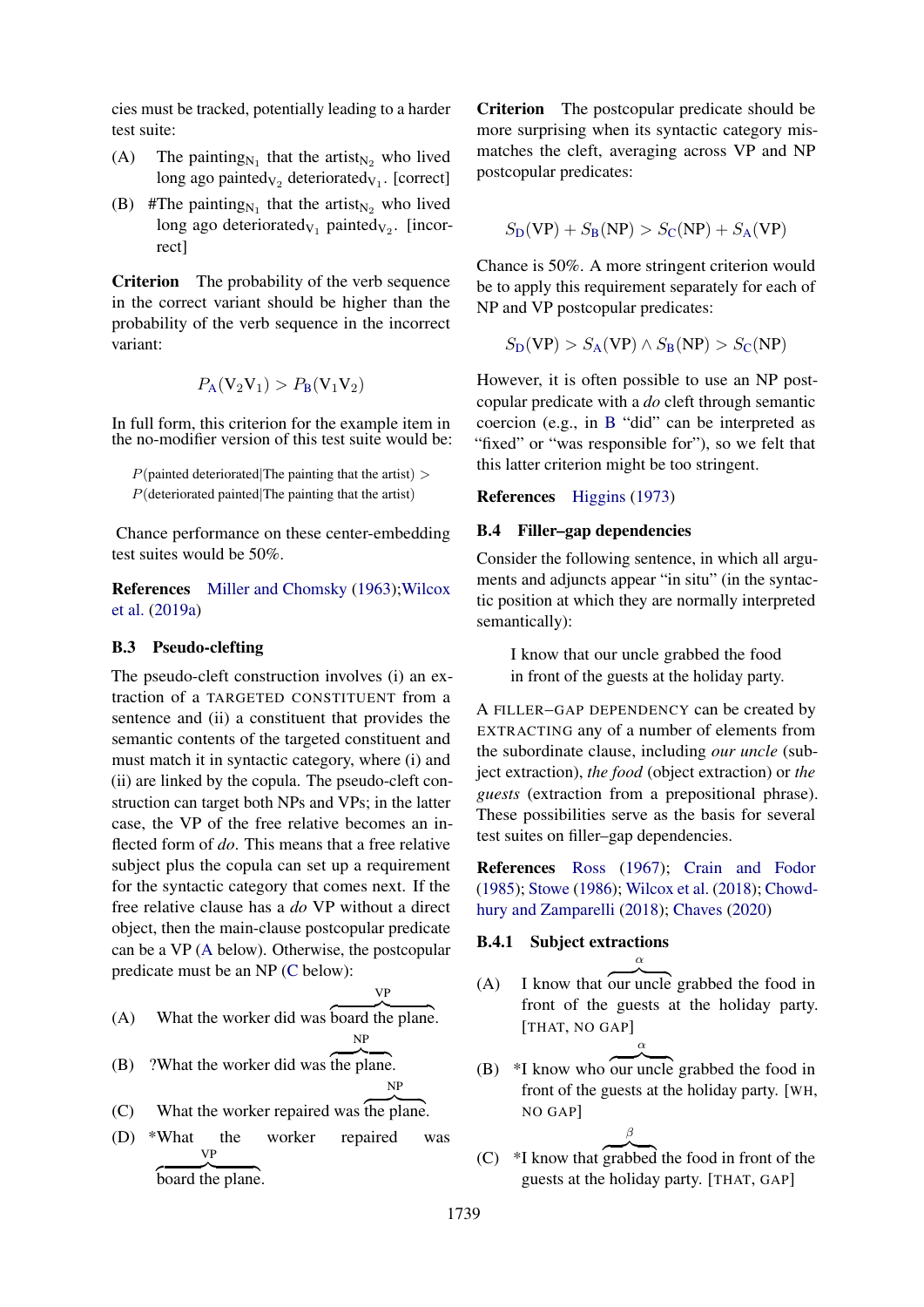- β
- (D) I know who grabbed the food in front of the guests at the holiday party. [WH, GAP]

Criterion We require that a model successfully pass a two-part criterion for each item: the *wh*filler should make the unextracted subject  $\alpha$  more surprising in the NO-GAP conditions and should make the post-gap material  $\beta$  less surprising in the GAP conditions:

$$
S_{\mathcal{B}}(\alpha) > S_{\mathcal{A}}(\alpha) \land S_{\mathcal{C}}(\beta) > S_{\mathcal{D}}(\beta)
$$

Chance is 25%.

# <span id="page-15-0"></span>B.4.2 Object extractions

The logic of this test suite is the same as that for subject extraction above. Note that we use obligatorily transitive embedded verbs, so that omitting a direct object should be highly surprising when there is no filler, as in [C.](#page-2-1)

- $(A)$  I know that our uncle grabbed the food in front of the guests at the holiday party. [THAT, NO GAP]
	- α

β

α

- $(B)$  \*I know what our uncle grabbed the food in front of the guests at the holiday party. [WH, NO GAP]
- $(C)$  ??I know that our uncle grabbed in front of the guests at the holiday party. [THAT, GAP] β
- (D) I know what our uncle grabbed in front of in front of the guests at the holiday party. [WH, GAP]

# **Criterion**

$$
S_{\mathbf{B}}(\alpha) > S_{\mathbf{A}}(\alpha) \land S_{\mathbf{C}}(\beta) > S_{\mathbf{D}}(\beta)
$$

### B.4.3 Extraction from prepositional phrases

The logic of this test suite is the same as that for subject and object extractions above.

(A) I know that our uncle grabbed the food α

in front of the guests at the holiday party. [THAT, NO GAP]

(B) \*I know who our uncle grabbed the food in front of the guests at the holiday party. [WH, α NO GAP]

(C) \*I know that our uncle grabbed the food in β

front of at the holiday party. [THAT, GAP]

(D) I know who our uncle grabbed the food in β

front of at the holiday party. [WH, GAP]

# **Criterion**

 $S_B(\alpha) > S_A(\alpha) \wedge S_C(\beta) > S_D(\beta)$  $S_B(\alpha) > S_A(\alpha) \wedge S_C(\beta) > S_D(\beta)$  $S_B(\alpha) > S_A(\alpha) \wedge S_C(\beta) > S_D(\beta)$  $S_B(\alpha) > S_A(\alpha) \wedge S_C(\beta) > S_D(\beta)$  $S_B(\alpha) > S_A(\alpha) \wedge S_C(\beta) > S_D(\beta)$  $S_B(\alpha) > S_A(\alpha) \wedge S_C(\beta) > S_D(\beta)$  $S_B(\alpha) > S_A(\alpha) \wedge S_C(\beta) > S_D(\beta)$  $S_B(\alpha) > S_A(\alpha) \wedge S_C(\beta) > S_D(\beta)$  $S_B(\alpha) > S_A(\alpha) \wedge S_C(\beta) > S_D(\beta)$ 

# B.4.4 Tests for unboundedness

Filler–gap dependencies are "unbounded" in the sense that there is no limit to how many clausal levels above the gap the filler can be extracted. This serves as the basis for harder versions of the object-extracted test suites, involving three or four levels of clausal embedding. Example [THAT, NO GAP] sentences are given below:

> I know that our mother said her friend remarked that the park attendant reported your friend threw the plastic into the trash can. [3 levels of embedding]

> I know that our mother said her friend remarked that the park attendant reported the cop thinks your friend threw the plastic into the trash can. [4 levels of embedding]

These base sentences give rise to 4-condition test suites using the same manipulations as for the basic object-extraction test suite (Section [B.4.2\)](#page-15-0), and the criterion for success is the same.

# B.5 Main-verb/reduced-relative garden-path disambiguation

This is one of the best-studied instances of syntactic garden-pathing in the psycholinguistics literature. An example 4-condition item is given below:

(A) ! The child kicked in the chaos found her way back home. [REDUCED, AMBIG]

V<sup>∗</sup>

V<sup>∗</sup>

V<sup>∗</sup>

 $(B)$  The child who was kicked in the chaos found her way back home.

(C) The child forgotten in the chaos z }| { found her way back home.

(D) The child who was forgotten in the chaos V<sup>∗</sup> found her way back home.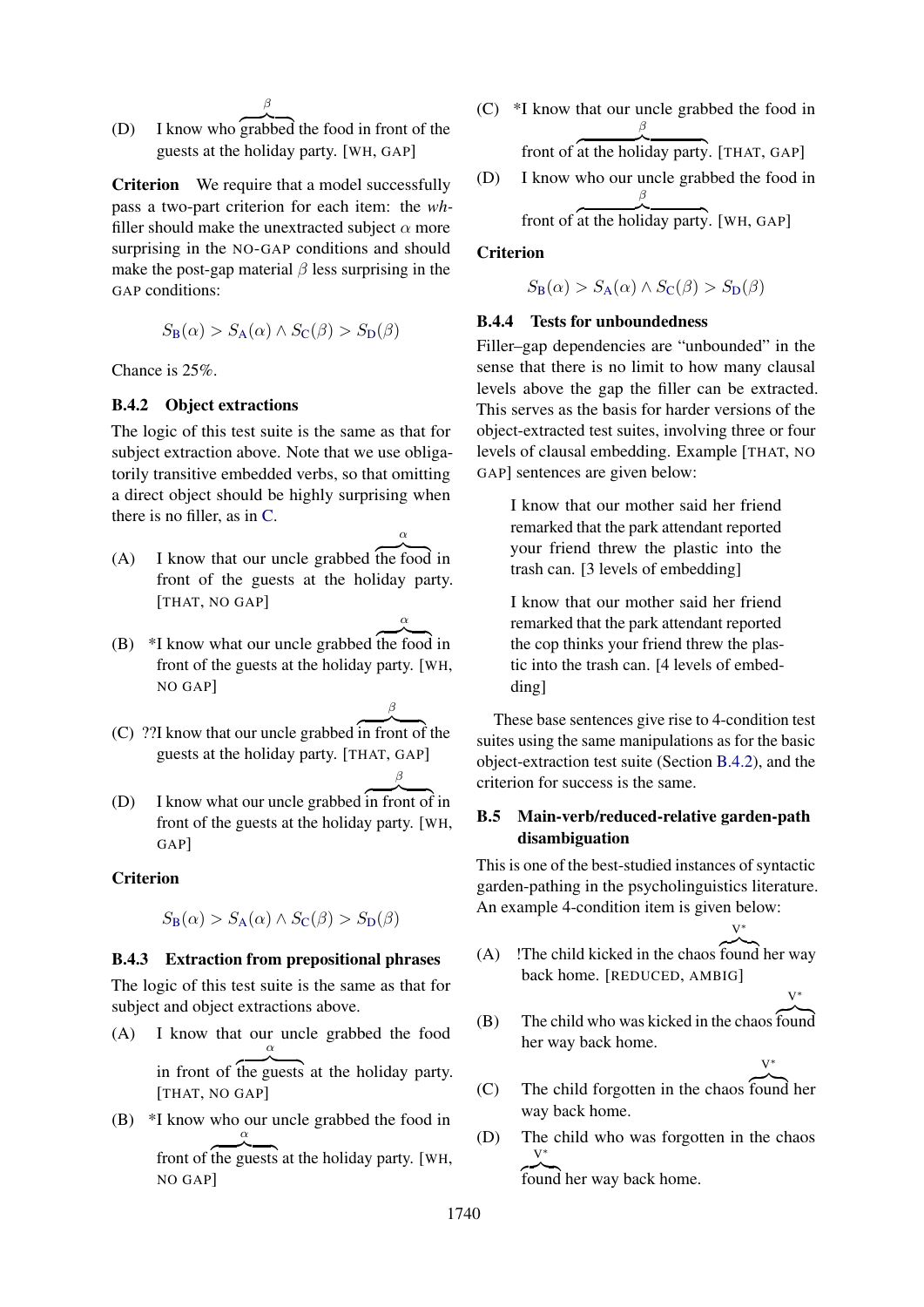Criterion Relative to the [REDUCED, AMBIG] condition, not reducing the relative clause should make V ∗ less surprising, as should changing the participial verb to one that is the same form as a simple past-tense verb. Additionally, the effect of not reducing the relative clause on  $V^*$  surprisal should be smaller for unambiguous participial verbs than for participial verbs:

$$
S_{A}(V^*) > S_{B}(V^*) \wedge S_{A}(V^*) > S_{C}(V^*) \wedge S_{A}(V^*) - S_{B}(V^*) > S_{C}(V^*) - S_{D}(V^*)
$$

Chance is somewhere below 25%.

References [Bever](#page-8-2) [\(1970\)](#page-8-2); [Ferreira and Clifton](#page-9-7) [\(1986\)](#page-9-7); [Trueswell et al.](#page-11-4) [\(1994\)](#page-11-4); [van Schijndel and](#page-10-18) [Linzen](#page-10-18) [\(2018\)](#page-10-18); [Futrell et al.](#page-9-6) [\(2019\)](#page-9-6)

# <span id="page-16-0"></span>B.6 Negative Polarity Licensing

The words *any* and *ever*, in their most common uses, are "negative polarity items" (NPIs): they can only be used in an appropriate syntactic-semantic environment—to a first approximation, in the scope of negation. For example, the determiner *no* can license NPIs, but its NP has to structurally command the NPI. Below, [A](#page-1-1) and [D](#page-2-2) are acceptable, because *no* is the determiner for the subject noun *managers*. There is no negation in [C](#page-2-1) so the NPI is unlicensed and the sentence is unacceptable; crucially, however, [B](#page-1-2) is unacceptable despite the presence of *no* earlier in the sentence, because *no* is embedded inside a modifier of the main-clause subject and thus does not command the NPI.

(A) No managers that respected the guard have NPI

had any luck. [+NEG,-DISTRACTOR]

- (B) \*The managers that respected no guard have NPI
	- had any luck. [-NEG,+DISTRACTOR]
- (C) \*The managers that respected the guard have had any luck. [-NEG,-DISTRACTOR] NPI
- (D) No managers that respected no guard have NPI

had any luck. [+NEG,+DISTRACTOR]

In the above test suite, the "distractor" position for *no* is inside a subject-extracted relative clause modifying the main-clause subject. We also used a variant test suite in which these relative clauses are object-extracted:

(A) No managers that the guard respected have had any luck. [+NEG,-DISTRACTOR] NPI

- (B) \*The managers that no guard respected have had any luck. [-NEG,+DISTRACTOR] NPI
- (C) \*The managers that the guard respected have had any luck. [-NEG,-DISTRACTOR] NPI
- (D) No managers that no guard respected have NPI

had any luck. [+NEG,+DISTRACTOR]

The above two test suites use *any* as the NPI; we also use test suites with *ever* as the NPI. Subjectextracted relative clause example:

- (A) No managers that respected the guard have NPI ever gotten old. [+NEG,-DISTRACTOR]
- (B) \*The managers that respected no guard have NPI z}|{ ever gotten old. [–NEG,+DISTRACTOR]
- (C) \*The managers that respected the guard have NPI z}|{ ever gotten old. [–NEG,–DISTRACTOR]
- (D) No managers that respected no guard have NPI z}|{ ever gotten old. [+NEG,+DISTRACTOR]

Object-extracted relative clause example:

- (A) No managers that the guard respected have NPI z}|{ ever gotten old. [+NEG,–DISTRACTOR]
- (B) \*The managers that no guard respected have NPI z}|{ ever gotten old. [–NEG,+DISTRACTOR]
- (C) \*The managers that the guard respected have NPI z}|{ ever gotten old. [–NEG,–DISTRACTOR]
- (D) No managers that no guard respected have NPI ever gotten old. [+NEG,+DISTRACTOR]

Criterion Changing the main-clause subject's determiner from *The* to *No* should increase the probability of the NPI where it appears, regardless of whether there is a distractor *no* in the subjectmodifying relative clause. Furthermore, when there is exactly one *no* in the sentence, the NPI should be higher-probability when it is in a licensing position rather than in a distractor position:

 $P_{\rm A}(\rm NPI) > P_{\rm C}(\rm NPI) \wedge P_{\rm D}(\rm NPI) > P_{\rm B}(\rm NPI) \wedge$  $P_{\rm A}(\rm NPI) > P_{\rm C}(\rm NPI) \wedge P_{\rm D}(\rm NPI) > P_{\rm B}(\rm NPI) \wedge$  $P_{\rm A}(\rm NPI) > P_{\rm C}(\rm NPI) \wedge P_{\rm D}(\rm NPI) > P_{\rm B}(\rm NPI) \wedge$  $P_{\rm A}(\rm NPI) > P_{\rm C}(\rm NPI) \wedge P_{\rm D}(\rm NPI) > P_{\rm B}(\rm NPI) \wedge$  $P_{\rm A}(\rm NPI) > P_{\rm C}(\rm NPI) \wedge P_{\rm D}(\rm NPI) > P_{\rm B}(\rm NPI) \wedge$  $P_{\rm A}(\rm NPI) > P_{\rm C}(\rm NPI) \wedge P_{\rm D}(\rm NPI) > P_{\rm B}(\rm NPI) \wedge$  $P_{\rm A}(\rm NPI) > P_{\rm C}(\rm NPI) \wedge P_{\rm D}(\rm NPI) > P_{\rm B}(\rm NPI) \wedge$  $P_{\rm A}(\rm NPI) > P_{\rm C}(\rm NPI) \wedge P_{\rm D}(\rm NPI) > P_{\rm B}(\rm NPI) \wedge$  $P_{\rm A}(\rm NPI) > P_{\rm C}(\rm NPI) \wedge P_{\rm D}(\rm NPI) > P_{\rm B}(\rm NPI) \wedge$  $P_{\rm A}({\rm NPI}) > P_{\rm B}({\rm NPI})$  $P_{\rm A}({\rm NPI}) > P_{\rm B}({\rm NPI})$  $P_{\rm A}({\rm NPI}) > P_{\rm B}({\rm NPI})$  $P_{\rm A}({\rm NPI}) > P_{\rm B}({\rm NPI})$  $P_{\rm A}({\rm NPI}) > P_{\rm B}({\rm NPI})$ 

Chance is  $\frac{5}{32}$ .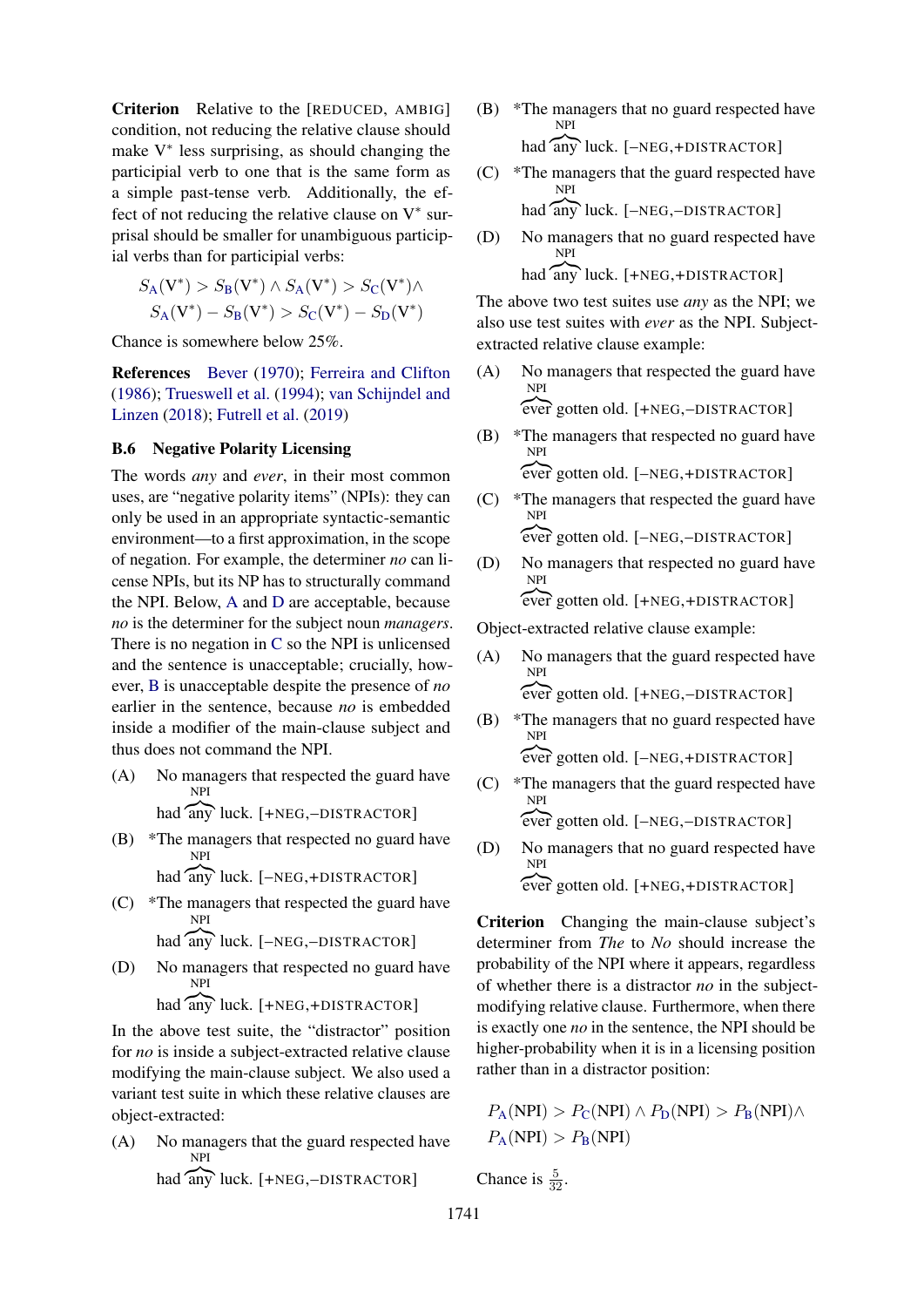References [Ladusaw](#page-10-19) [\(1979\)](#page-10-19); [Vasishth et al.](#page-11-17) [\(2008\)](#page-11-17); [Giannakidou](#page-9-20) [\(2011\)](#page-9-20); [Marvin and Linzen](#page-10-1) [\(2018\)](#page-10-1); [Futrell et al.](#page-9-0) [\(2018\)](#page-9-0)

#### B.7 NP/Z garden-path ambiguity

This is another well-studied syntactic gardenpathing configuration. In [A](#page-1-1) below, the NP *the waters* introduces a local syntactic ambiguity: it could be (1) the direct object of *crossed*, in which case the sentence-initial subordinate clause has not yet ended, or (2) the subject of the main clause, in which case *crossed* is used intransitively and is the last word of the sentence-initial subordinate clause. (This was dubbed "NP/Z" by [Sturt et al.](#page-11-18) [\(1999\)](#page-11-18) because the subordinate-clause verb might have either an NP object or a Z(ero), i.e. null, object.) The next word, *remained*, is only compatible with (2); the ruling out of (1) generally yields increased processing difficulty for human comprehenders. Marking the end of the subordinate clause with a comma, as in [B,](#page-1-2) makes the sentence easier at  $V^*$ , as does an obligatorily intransitive subordinate-clause verb, as in [C.](#page-2-1) V<sup>∗</sup>

V<sup>∗</sup>

V<sup>∗</sup>

- $(A)$  ! As the ship crossed the waters remained blue and calm. [TRANS,NO COMMA]
- (B) As the ship crossed, the waters remained blue and calm. [TRANS,COMMA] V<sup>∗</sup>
- $(C)$  As the ship drifted the waters remained blue and calm. [INTRANS,NO COMMA]
- (D) As the ship drifted, the waters remained blue and calm. [INTRANS,COMMA]

Criterion Similar to the main-verb/reducedrelative garden-pathing ambiguity, a model must pass a three-part criterion. Relative to [A,](#page-1-1) either marking the subordinate-clause end with a comma or using an obligatorily intransitive verb in the subordinate clause should reduce the surprisal of  $V^*$ . Furthermore, the surprisal-reduction effect of the comma should be smaller when the subordinateclause verb is intransitive than when it is transitive:

$$
S_{A}(V^*) > S_{B}(V^*) \wedge S_{A}(V^*) > S_{C}(V^*) \wedge S_{A}(V^*) - S_{B}(V^*) > S_{C}(V^*) - S_{D}(V^*)
$$

We also use an NP/Z test suite where the second means of disambiguation is not changing the subordinate-clause verb to an intransitive, but rather giving the transitive subordinate-clause verb an overt direct object. For the above example item, the first two conditions are the same and the other two conditions would be:

(C) As the ship crossed the sea the waters V<sup>∗</sup>

remained blue and calm.

(D) As the ship crossed the sea, the waters V<sup>∗</sup> remained blue and calm.

The success criterion remains the same.

Finally, we create harder versions of both the above test suites by adding a postmodifier to the main-clause subject (in the above example, *the waters* becomes *the waters of the Atlantic Ocean*).

References [Frazier and Rayner](#page-9-21) [\(1982\)](#page-9-21); [Mitchell](#page-10-20) [\(1987\)](#page-10-20); [Pickering and Traxler](#page-10-21) [\(1998\)](#page-10-21); [Sturt et al.](#page-11-18) [\(1999\)](#page-11-18); [Staub](#page-11-19) [\(2007\)](#page-11-19)

#### B.8 Subject–verb number agreement

This task tests a language model for how well it predicts the number marking on English finite presenttense verbs (whether it should be the third-person *singular* form, or the non-third-person-singular form, generally referred to as the *plural* form for simplicity, although technically this is the form for first- and second-person singular as well). In controlled, targeted versions of this test, multiple NP precede the verb: the verb's actual subject, as well as a DISTRACTOR NP with number that is different from that of the subject. A successful language model should place higher probability on the verbform matching that of the subject, not the distractor. We have three versions of this test suite: one where the distractor is in a prepositional phrase postmodifier of the subject:

- (A) The farmer near the clerks knows $v_{sg}$  many people.
- (B) \*The farmer near the clerks know<sub>V<sub>pl</sub></sub> many people.
- (C) The farmers near the clerk know $v_{p}$  many people.
- (D) \*The farmers near the clerk knows $v_{sg}$  many people.

one in which the distractor is in a subject-extracted relative clause postmodifier of the subject:

(A) The farmer that embarrassed the clerks knows $v_{sg}$  many people.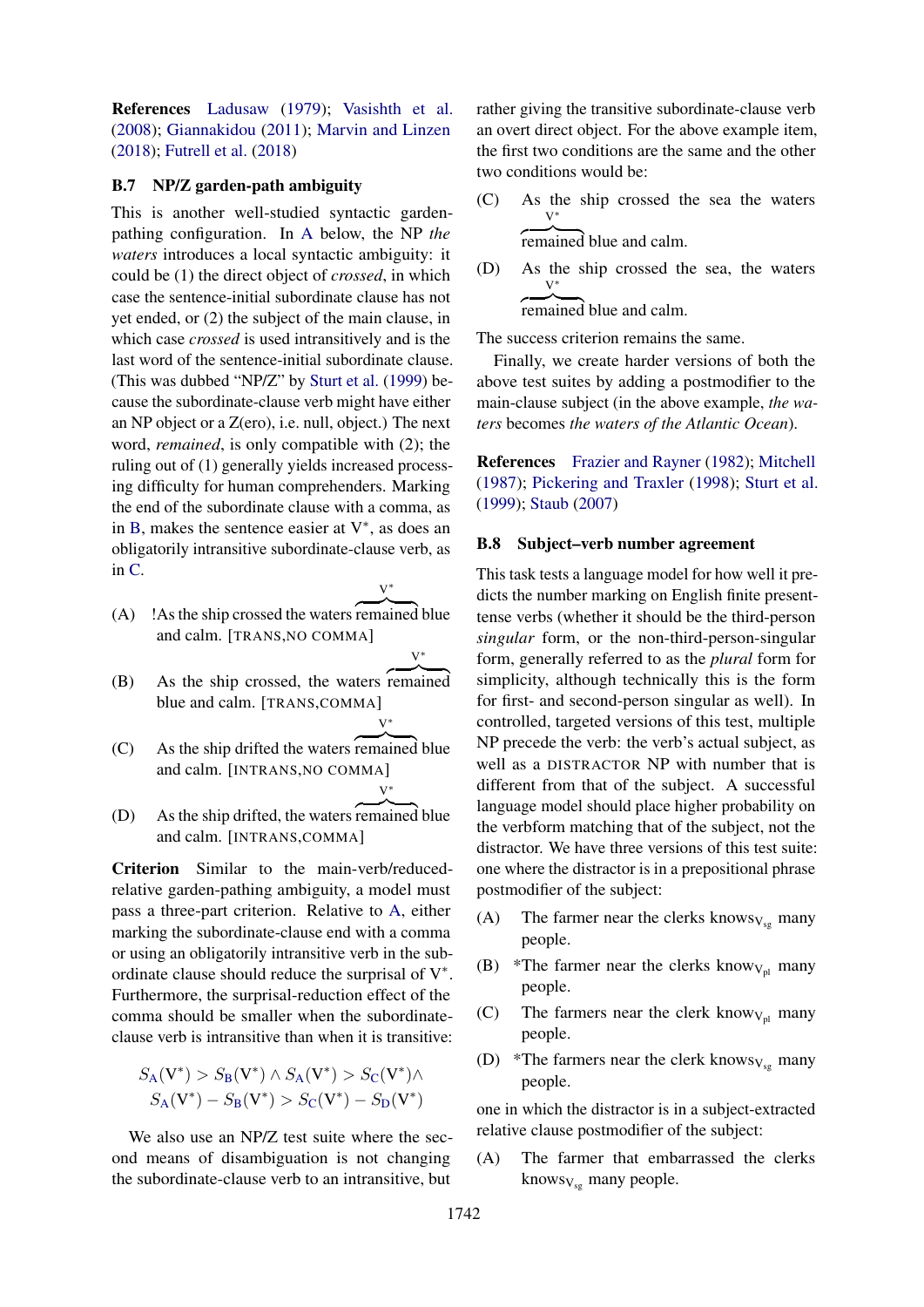- (B) \*The farmer that embarrassed the clerks know $V_{\text{rel}}$  many people.
- (C) The farmers that embarrassed the clerk know $_{V_{\text{pl}}}$  many people.
- (D) \*The farmers that embarrassed the clerk knows $v_{\rm sc}$  many people.

and one in which the distractor is in an objectextracted relative clause postmodifier of the subject:

- (A) The farmer that the clerks embarrassed knows $v_{\rm ss}$  many people.
- (B) \*The farmer that the clerks embarrassed know $v_{\text{pl}}$  many people.
- (C) The farmers that the clerk embarrassed know $v_{\rm pl}$  many people.
- (D) \*The farmers that the clerk embarrassed knows $v_{\rm ss}$  many people.

Criterion Following [Linzen et al.](#page-10-0) [\(2016\)](#page-10-0) and [Marvin and Linzen](#page-10-1) [\(2018\)](#page-10-1), we require successful discrimination of the preferred upcoming verbform of the given lemma (rather than, for example, successful discrimination of the better context given a particular verbform). For success we require that a model successfully predicts the preferred verbform for *both* the singular- and plural-subject versions of an item:

$$
P_{\rm A}(V_{sg}) > P_{\rm B}(V_{\rm pl}) \wedge P_{\rm C}(V_{\rm pl}) > P_{\rm D}(V_{\rm sg})
$$

Chance performance is thus 25%, though a context-insensitive baseline that places different probabilities on  $V_{sg}$  and  $V_{pl}$  would score 50%.

References [Bock and Miller](#page-9-22) [\(1991\)](#page-9-22); [Linzen et al.](#page-10-0) [\(2016\)](#page-10-0); [Marvin and Linzen](#page-10-1) [\(2018\)](#page-10-1)

#### B.9 Reflexive pronoun licensing

The noun phrase with which a reflexive pronoun (*herself*, *himself*, *themselves*) corefers must command it in a sense similar to that relevant for negative-polarity items (Section [B.6\)](#page-16-0). In the below example, the reflexive pronoun ending the sentence can only corefer to the subject of the sentence, *author*, with which it must agree in number: a singular subject requires a singular reflexive  $R_{sg}$ , and a plural subject requires a plural reflexive  $R_{\text{pl}}$ .

- (A) The author next to the senators hurt herself $R_{\text{sc,ferm}}$ .
- (B) \*The authors next to the senator hurt herself $R_{sg.$ fem .
- (C) The authors next to the senator hurt themselves $_{R_{nl}}$ .
- (D) \*The authors next to the senator hurt themselves $_{R_{nl}}$ .

We generated a pair of test suites—one in which the singular reflexive is *herself*, and another where the singular reflexive is *himself*, on the template of the above example, where the distractor NP is in a prepositional-phrase postmodifier of the subject NP. We also generated a similar pair of test suites where the distractor NP is inside a subject-extracted relative clause modifying the subject:

- (A) The author that liked the senators hurt herself $_{R_{\text{se.ferm}}}$ .
- (B) \*The authors that liked the senator hurt herself $R_{\text{sg.ferm}}$ .
- (C) The authors that liked the senator hurt themselves $_{R_{nl}}$ .
- (D) \*The authors that liked the senator hurt themselves $_{R_{pl}}$ .

and a pair of test suites where the distractor NP is inside an object-extracted relative clause modifying the subject:

- (A) The author that the senators liked hurt herself $R_{sg.$ fem .
- (B) \*The authors that the senator liked hurt herself $_{\rm R_{\rm{eq,form}}}$ .
- (C) The authors that the senator liked hurt themselves $_{R_{pl}}$ .
- (D) \*The authors that the senator liked hurt themselves $_{R_n}$ .

Criterion For each item in each test suite, we require that for both the singular and the plural versions of the reflexive pronoun the model assign higher conditional probability in the correct licensing context than in the incorrect licensing context:

$$
P_{\rm A}(R_{sg}) > P_{\rm B}(R_{sg}) \wedge P_{\rm C}(R_{\rm pl}) > P_{\rm D}(R_{\rm pl})
$$

Chance is 25%.

References [Reinhart](#page-10-22) [\(1981\)](#page-10-22); [Marvin and Linzen](#page-10-1) [\(2018\)](#page-10-1)

#### B.10 Subordination

Beginning a sentence with *As*, *When*, *Before*, *After*, or *Because*, implies that an immediately following clause is not the main clause of the sentence, as would have otherwise been the case, but instead is